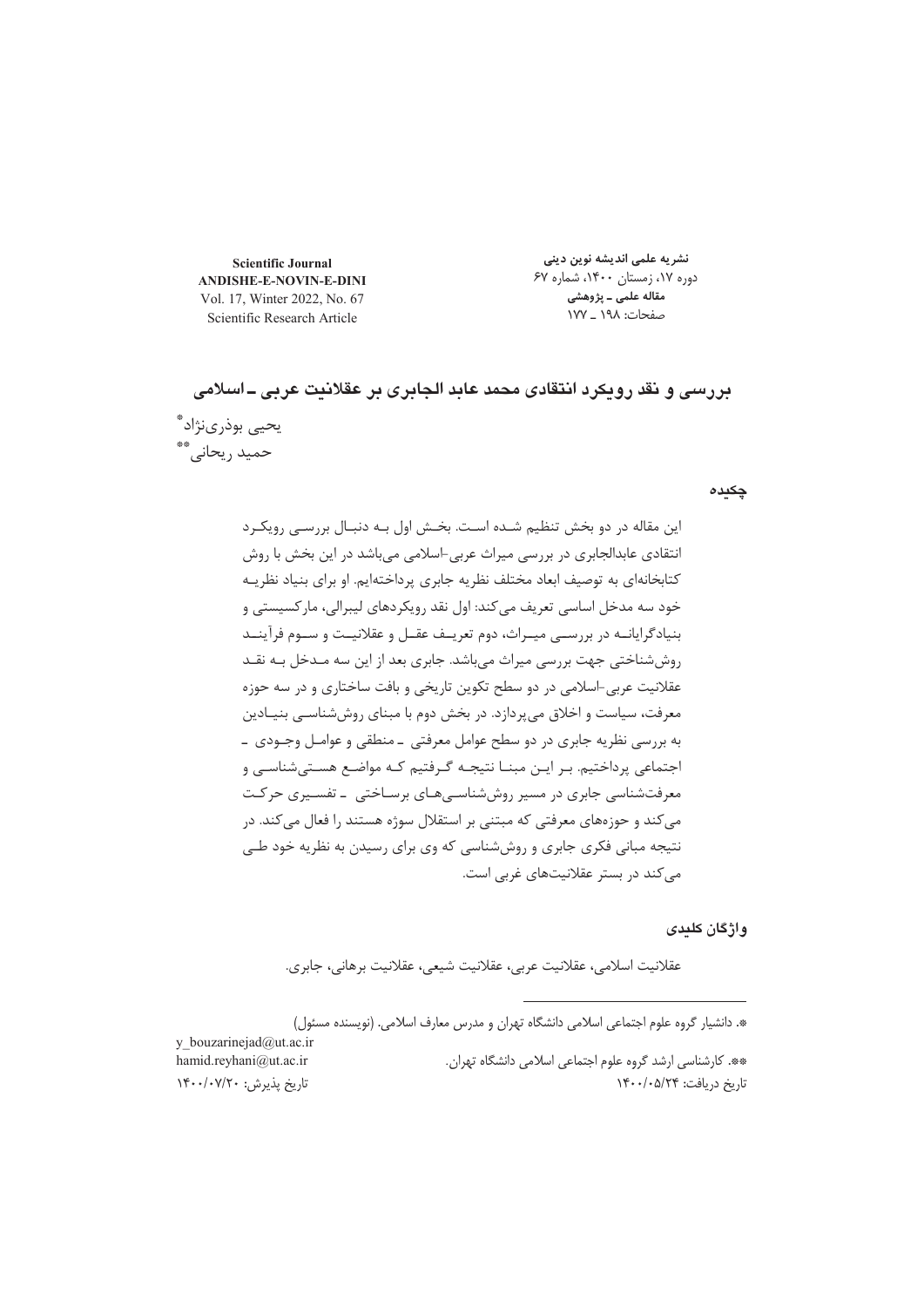١٧٨ هصلنامه انديشه نوين ديني، سال ١٧، زمستان ١۴٠٠، ش ۶٧

### طرح مسئله

در قرون اولیه ظهور اسلام و دوران حکومت اسلامی، علومی که در پرتو آموزههای قرآن و پیـامبر شـکل گرفته و تبیین آن توسط ائمه به صورت مدون درآمده بود با دانش۵ا و علوم غیرتمدنی خود مواجهه پیـدا کرد. در این مواجهه اگرچه جریان سیاسی و حاکمیتی بـا جریـان اصـیل اسـلامی تناقضـاتی داشـت امّـا درنهایت طیف قابل ملاحظهای از متفکران اسلامی توانستند با بررسی آن علوم و گزینش بین آنها مسیر رشد و توسعه آن را در قالب آموزههای اسلامی و با حفظ اصـول پـی بگیرنـد و در عـین حـال بـا سـایر حوزههای تمدنی نیز ارتباط فکری داشته باشند.

از قرن شانزدهم میلادی، با آغاز تحولات جدید در اروپا روند تحولات فکری، اجتماعی و سیاسے در حوزه تمدنی غرب، تغییر اساسی یافت. غربی ها که راه تحول خود را از مسیر تمـدن مسـلمانان و بـر اثـر ارتباط با آنها پیدا کرده بودند، رفتهرفته در ابعاد مختلف هستے شناسی، معرفتشناسی و انسان شناسے بـه نتايج متفاوتي دست يافتند. درواقع غربي ها با نقد مباني علمي و معرفتشناسي علـوم گذشـته و بــا نفــي ارزش معرفتشناختی نقل و شهود، به نتایج دیگری دست یافتند که حاصل آن دنیای جدیـد را از دنیـای گذشته و علوم گذشته متمایز نمود. تحولات تمدنی جدید غرب در مبانی خــود بــا مفــاهیم و آمــوزههــای اسلامی چالش عمیقی داشت؛ این چالش علاوه بر حوزه تفکر، در قالب لشکرکشی و استعمار نیـز نمایــان گشت. بسیاری از متفکران، نقطه عطف تاریخی چالش را حمله ناپلئون به مصر می،دانند که نمادی بـرای چالش اسلام با دیگری (غرب) بود. (عنایت، ۱۳۹۴: ۱۲)

آنچه در مواجهه جهان اسلام با غرب اهمیت دارد آن است که جهان اسلام در مواجهه با غرب خـود را دچار بحران دید. نتیجه این بحران، تکانه بزرگی در جهان اسلام و بهخصوص جهـان عـرب بـود کـه باعث فهم خللی در ساحت فکری گردید. این خللی که جهان اسلام در خود احساس کرد، به تعبیر ویلفرد کنتول، ` در حد و اندازههای بحران کیهانی بود. (نصر، ۱۳۸۶: ۱۴۲)

با مراجعه به نظریات متفکرانی که دغدغه اندیشیدن در مورد مسائل جهان اسلام را دارنـد، بـه یـک پرسش محوری که حلقه اتصال و مسئله مشترک همه نظریات از منظرهای گوناگون است می رسیم کـه چرا جهان امروز اسلام در وضعیت بحرانی قرار گرفته است؟ و چرا غـرب مـدرن از اسـلام بـا آن سـابقه تمدنی پیشی گرفته است؟

اندیشمندان جهان اسلام از دیگاههای مختلف به این پرسش پاسخ دادهاند. محمد عابدالجابری متفکر برجسته رویکرد انتقادی در دوران نوگرایی متأخر جهان عرب (پس از شکست اعراب) در عرصـه اندیشـه 1. Wilfred kentwell.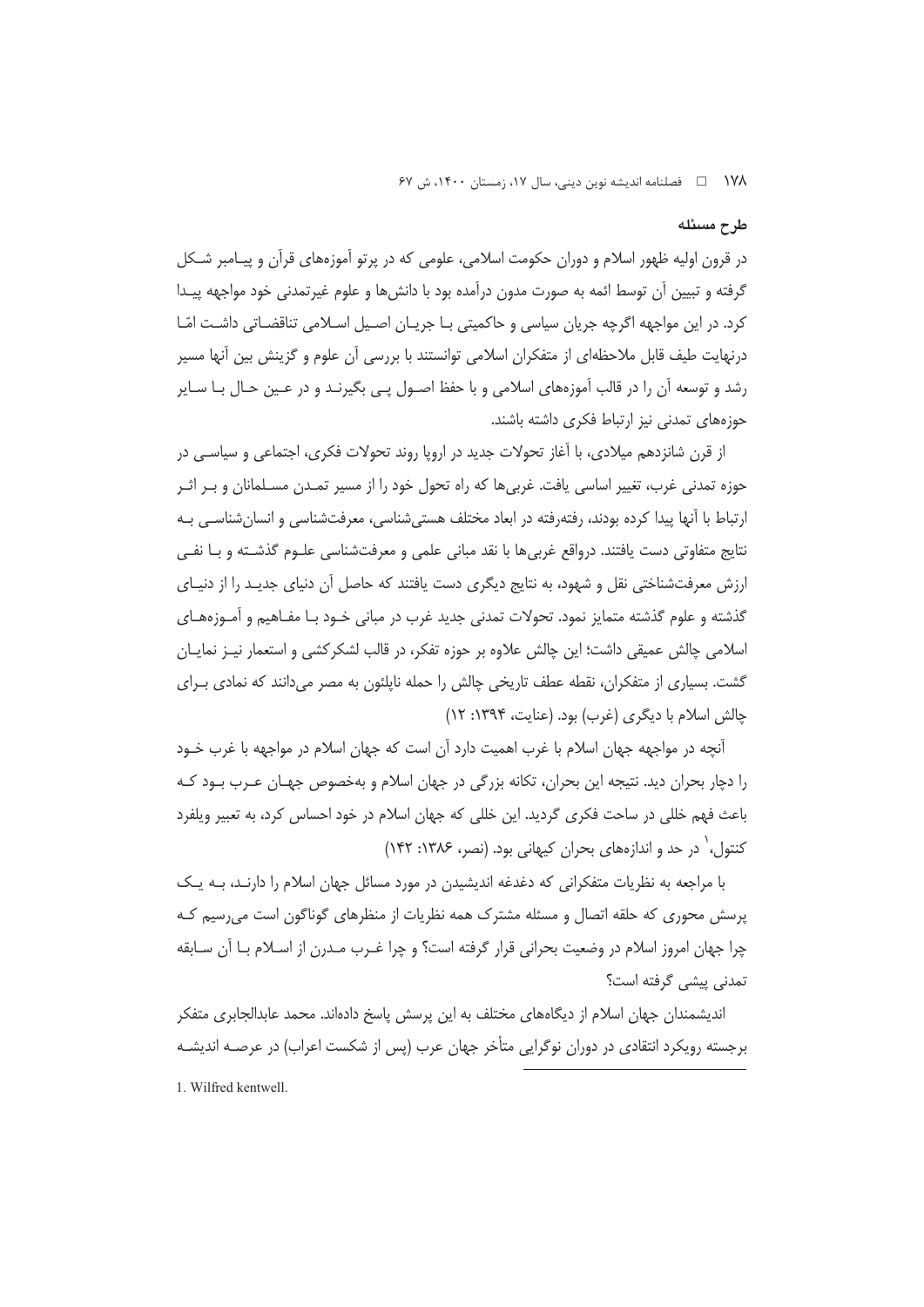میباشد و در رویکرد انتقادی خود معتقد است که گفتمـان جهـان عـرب از دیربـاز گسـترههـای پـوچ و میان تهی را در بر می گرفت که تنها بیانگر آرزوها یا بیمهای درونی بـود و ازایـن٫و بـه انعکـاس حـالات روانی و نه حقایق واقعی میپرداخت. (جابری، ۱۹۸۵: ۳۳) جابری این حالت رخـوت و شکسـت را معلـول یده بنیادگرایی و غلبه قیاس فکری بهعنوان چهارچوب گذشتهگرایی میدانـد. (همـان، ۱۸۷) او بـا ایـن أسیبشناسی به این نتیجه میرسد که «نیاز امروز، بیش از هر زمان دیگر به آغاز دوره تدوین جدیـد فـرا میخواند که نقطه شروع اًن به نقد کشیدن ابزار مورد نیاز یعنی نقد عقلانیت عربی است.» (همان، ۱۸۱)

### **پیشینه پژوهش**

مهمترین أثاری که در مورد نظریه عابدالجابری به رشته تحریر درآمده عبارت است از: ـ جورج طرابيشي (٢٠٠۶)؛ مجموعه چهارجلدي *نظريه العقل؛ نقد نقدالعقل العربي*. ـ هشام غضيب (١٩٩٣): ه*ل هناك عقل العربي؛ قوائه نقديه لمشروع عابدالجابرى.* ـ طه عبدالرحمن (۱۹۹۴)؛ *التراث و النهضه؛ قرائات في اعمال عابدالجابرى*. ـ كمال عبداللطيف (١٩٩٩)؛ *نقد العقل أم عقل التوافق*. ـ سید محمدعلی نوری (۱۳۹۷)؛ *تاریخ اسلام در اندیشه عابدالجابری*. ـ حمزه على اسلامي نسب (١٣٩١)؛ **بررسي و نق***د آراء اخلاقي عابدالجاب***ري.** ـ محسن دریابیگی (۱۳۹۲)؛ *نقــد و بررســی تأثیرپــذیری اندیشــه شــیعی از تف<i>کــر گنوسـی از نظــ*ر *عابدالجابري.*  $\sim 100$ 

**\
B7\*73 /7 @97**  Q- <I M6-2!B **\
B \
'+&< \.(z -(B \**  Q- /6 !B **-\*0Bk @
'.\k(8G@ \
B \" -7**  Q-=Vb14 |4 **&>B@ - -\*0B&)\*@ \
I(7\* -6{ - 1** Q- 8 M-2 **7 x\
B /7 @ o0D od** Q-O GG6G/ **\
B /7 @" -6{9 - D=** Q- T? !B **"= -G )-|c3 -8x\
I(7\*** Q-R=M)' 6 **\
B Go7@ \7 x\w( 7&@@ \w(0-** Q- 6N 4!B

ـ سیدمحمدعلی نوری (۱۳۸۹)؛ **شیوهه***ای تاریخ پژوهی جابری***.**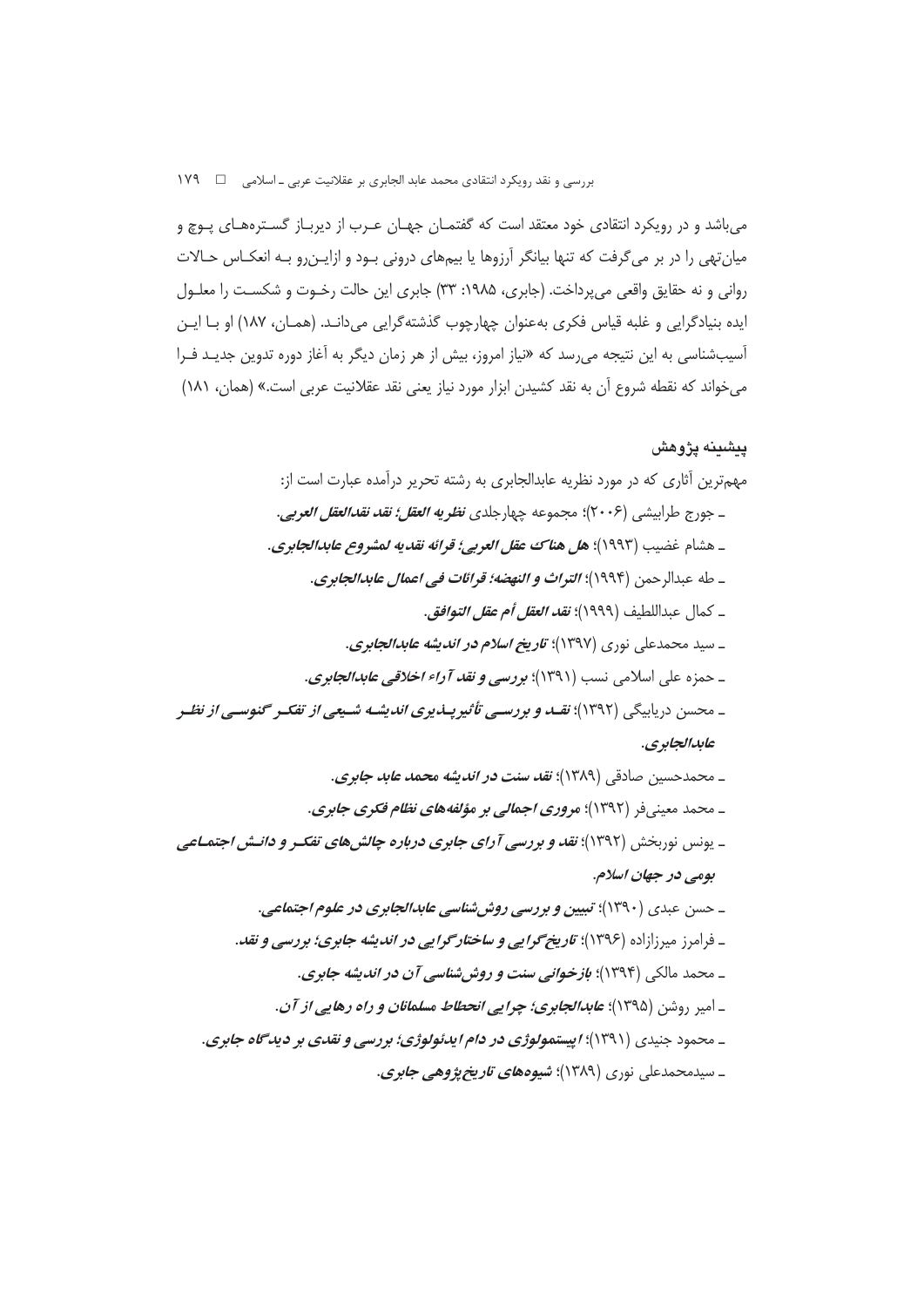• ١٨ □ فصلنامه انديشه نوين ديني، سال ١٧، زمستان ١۴٠٠، ش ۶۷

\_ ابراهيم ابوربيع (١٣٩٣)؛ *بهسوي عقلانيت انتقادي عربي.* 

\_ قاسم ابراهیمی پور (۱۳۹۴)؛ *عرفان و توسعه؛ نقد و بررسی رویکرد جابری*.

\_ قاسم ابراهيمي يور (١٣٩٠)؛ *نقد و بررسي نظريه تكوين عقل عربي*.

این آثار را می توان به سه نوع کلی تقسیم بندی کرد. اول آثاری است که بـهدنبـال شـرح و توصـیف آرای نظری جابری است. دوم آثاری است که فارغ از نظریه، به شرح و توصیف روش شناسبی جـابری و ریشههای آن پرداخته است. سوم آثاری است که داعیه نقد جابری را دارد که این نقدها هــم بــه صــورت متمرکز و مبتنی بر بخش هـایی از نظریـه وی (مـثلاً در بـاب اخـلاق) مـیباشـد. آنچـه حـداقل از آثـار اندیشمندان ایرانی که در مورد جابری نوشته شده بهدست می آید؛ یکی توصیف نظریات جابری در مـورد حوزههای مختلف است که بیشتر با رویکرد کلامی و نظریات سیاسی وی می باشد و دیگـری تمرکـز بـر رویکرد کلامی جابری به خصوص، ادعاهای وی در مورد تشیع میباشد.

آنچه خلاء آن در آثار یاد شده، دیده می شود بررسی کلیت رویکرد انتقـادی عابـدالجابری بـا تأکیـد و تفکیک عقلانیت نظری و عقلانیت عملی (اخلاق و سیاست) و بررسی نسبت این نظریات با روش شناسی جابری است. درواقع ما در این اثر با در نظر گرفتن مبانی معرفتـی و غیرمعرفتـی شـكل۵دهنـده بـه آرای جابری به معرفی رویکرد انتقادی وی به عقلانیـت نظـری و تکـوین آن، عقلانیـت سیاسـی و عقلانیـت اخلاقی پرداختهایم و در گام بعد به نقد نظریه در مورد معرفتشناختی پرداختهایم.

# روش يژوهش

رویکرد این پژوهش کیفی و در توصیف نظریه جابری مشخصاً روش، کتابخانهای است. در گام بعدی بـر مبنای «روش شناسی بنیادین» به ارزیابی نظریه «رویکرد انتقادی بر عقلانیت عربی ــ اسلامی» می پردازیم. بر این اساس روش شناسی بنیادین به بررسی دو وجه نظریه می پردازد:

**۱. ابعاد منطقی و معرفتی نظریات؛** یعنی به نظریه به صورت موجودیتی مستقل مینگرد.

همان طور که بیان گردید در این بخش بهدنبال توضیح ابعاد مختلف یک نظریه در مقام نفس الامـر و بهعنوان موجودیت مستقل هستیم. از این جهت اولاً به بررسی مبادی و اصول موضوع نظریه جابری کـه عبارتند از: هستے شناسے، معرفتشناسے، انسان شناسی و مبانی مربوط به سایر علوم مے پردازیم و در گےام بعدی بهدنبال روششناسی نظری هستیم؛ بهعبارت دیگر مجموعه مبادی نظری، مسیری را جهت ادامـه نظریه وی فراهم می کند که این مسـیر موضـوع روششناسـی نظـری اسـت. در گـام سـوم بـا بررسـی روش شناسی کاربردی بهدنبال کاربرد نظریه جابری در حوزههای فعال مرتبط هستیم. درنهایت با بررسـی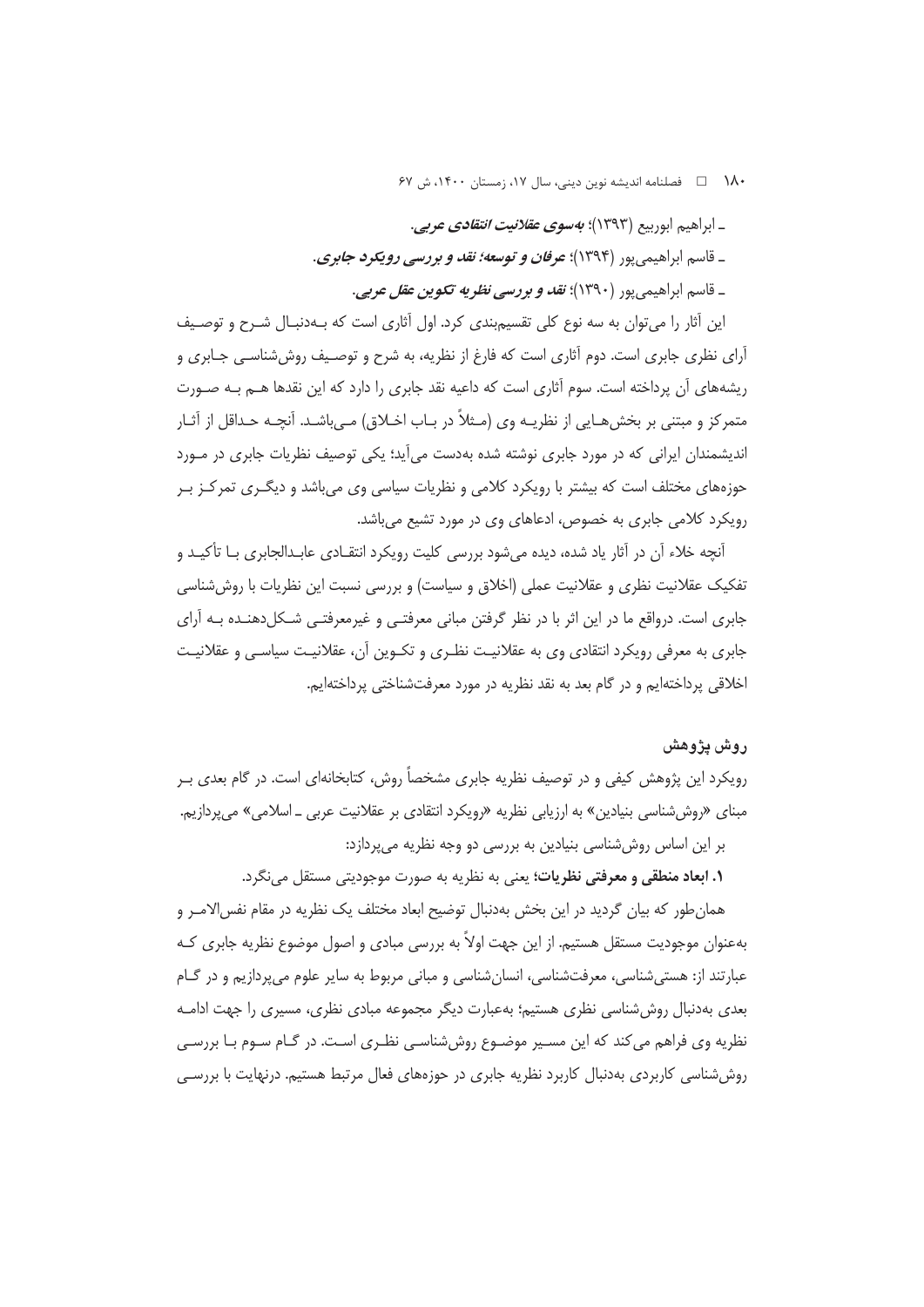رویکردها و مکاتبی که جابری از آن متأثر بوده، ابعاد منطقی و معرفتی نظریه جابری مشخص خواهد شد.

**۲. بررسی ابعاد وجودی و اجتماعی نظریات؛** یعنی به نظریه بهعنوان موجودیتی تاریخی مینگرد. بنابراین در وجه دوم روش شناسی بنیادین هر نظریه از سبب پیدایش نظریه در جامعـه و فرهنـگ بحـث میشود. از این منظر هـر نظریـه را بایـد از دو منظـر بررسـی کـرد: ۱. زمینـههـای وجـودی \_ معرفتـی ۲. زمینههای وجودی \_ غیرمعرفتی. یعنی ابتدا مشخص خواهیم کرد کـه مبـادی نظریـه جـابری درونزا می باشد یا برونزا. (از فرهنگ عربی \_اسلامی برخاسته یا از فرهنگ بیرونی) و در گـام بعـد بـه عوامـل شخصیتی جابری و عوامل اجتماعی که نظریه وی را پدید آورده، توجه خواهیم کرد.

جابری برای بنیاد نظریه خود سه مـدخل اساسـی تعریـف مـی کنـد: اول نقـد رویکردهـای لیبرالـی، مارکسیستی و بنیادگرایانه در بررسی میراث و دوم تعریف عقل و عقلانیت و سـوم فرآینـد روش شـناختی وی برای بررسی میراث میباشد. جابری بعد از این سه مدخل به نقـد عقلانیـت عربـی \_ اسـلامی در دو سطح تکوین تاریخی و بافت ساختاری، در سه حوزه معرفت، سیاست و اخلاق می پردازد.

### جريانهاي معرفتي جهان اسلام از منظر عابدالجابري

عابدالجابري با توجه به واقعیتهاي حاکم بـر جوامـع عـرب ــ بـهطـور خـاص ــ جریــان هـای اصـلی در جغرافیای فکری جهان عرب را با توجه به نسبتی که بین سنت و تجدد قائـل هسـتند بـه چهـار جریـان لیبرال، مارکسیسم، بنیادگرایی و رویکرد انتقادی،<sup>۱</sup> تقسیم می کند.

رویکرد لیبرالی بهدنبال ایجاد امکانی برای رسیدن بـه تجـدد اسـت. لیبـرال@عای مسـلمان تجـدد را مساوي با غربي شدن تعريف مي كنند. يعنـي بـر پايـه أنچـه فيلسـوفان روشـنگري، جريـان تـاريخ را از گذشتهای که آن را سنت میiامیدند و مشخص ترین ویژگی آن را غیرعقلانی بودن میدانسـتندند شـروع میشود تا به عصر رنسانس و نوزایش غربی می رسد. لیبرال مسلمان به سنت از دریچه «اکنونی» کـه در آن می;ید نگاه می کند. اما اکنون اش، اکنون غرب اروپا است و تعریف۱ش از سـنت، مناسـب بـا گـرایش غربی است و درنتیجه در ایـن رویکـرد شـرق(شناسـانه چیـزی را مـی بینـد کـه یـک ارویـایی مـی بینـد. (عابدالجابري، ١٩٨٨: ١۴)

رویکرد مارکسیستی نیز بهدنبال ساختن آینده است و سنت را مسئول این مهـم مـی‹دانـد. امـا کـدام سنت؟ مارکسیستهای مسلمان سنت را همان دستاوردهای عربی \_ اسلامی در گذشته میدانند و از آنجا که اصول مارکسیستی و دیالکتیکی را همان گونه که خود مارکسیستها معتقدند اخذ کردنـد و بـا همـان

1. Critical Approach.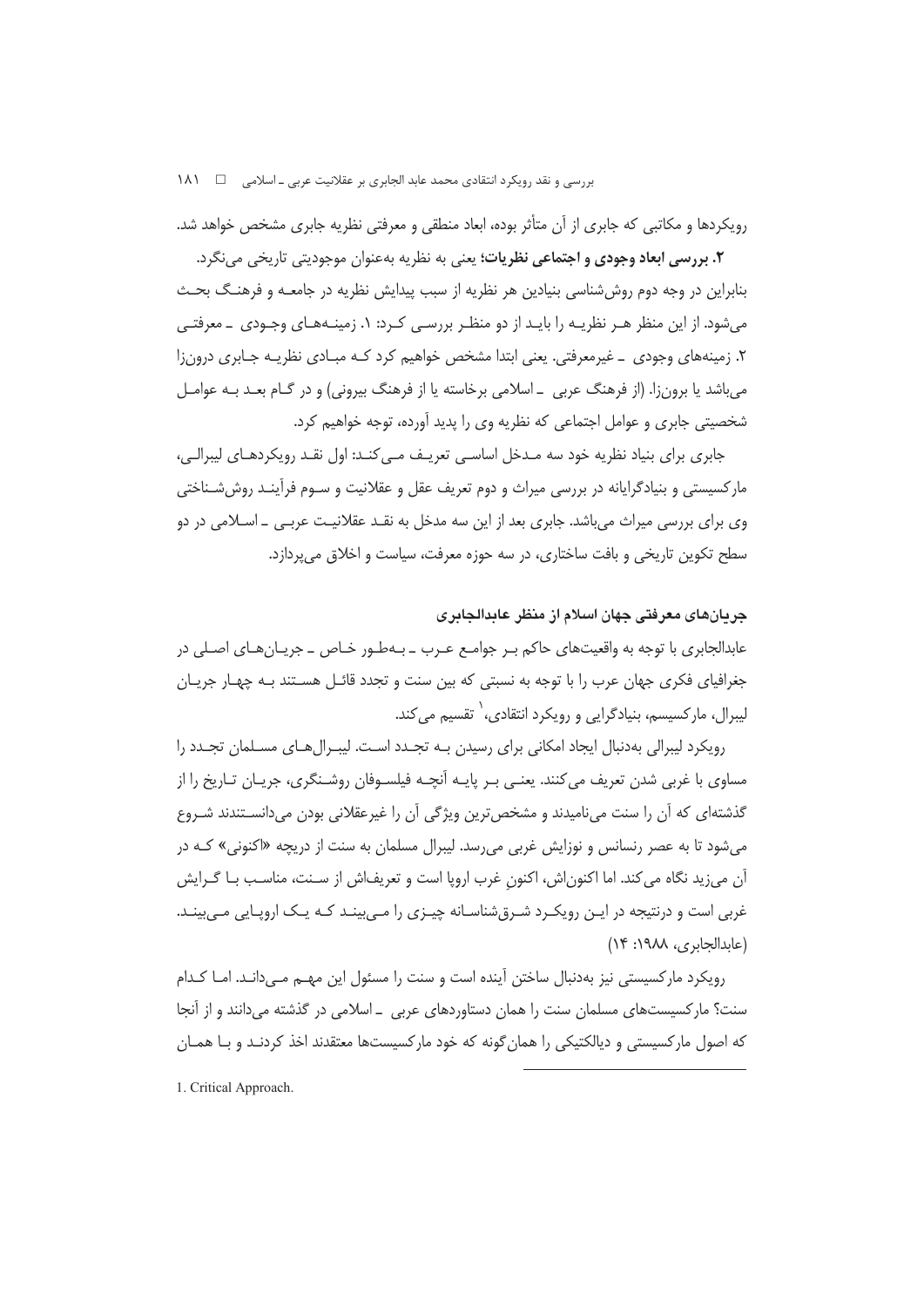اصول به سنت عربی ــ اسلامی می نگرند، ماموریت خود را خوانش از میـراث و تعیـین طـرف&ـای ایـن مبارزه مضاعف و تشخیص موقعیتها در این کارزار میدانند تا درنهایت با تکیه بر این سنت، با تجدد که در نظر آنان چیزی جز غربی شدن نیست مبارزه کنند. (همان: ۱۶)

رویکرد بنیادگرایانه قائل به این است که سنت عربی \_اسلامی در گذشته تاریخی ما دارای شکوه و عظمت بوده و در عصر انحطاط به دلیل انحراف از مسیر خود پویایی|ش را از دست داده است. همان طور که مشخص است، سنت در این چهارچوب فکری به معنای آنچه در گذشته تاریخی ما بوده و منجـر بـه شکل گیری تمدن اسلامی گشته، تعریف می شود. این رویکرد بهدنبال ساختن آیندهای غیر از تمدن غربی است و ابزار ساختن آینده، سنت است. (الجابری، ۱۳۸۷: ۲۶) از نظر جـابری رویکردهـای بنیادگرایانــه در جهان عرب طيف وسيعي از افراد و گروهها را شامل ميشود ازجمله سـيدجمال و عبـده و جنـبش پـروژه بازگشت به خویشتن با توجه به دستاوردهای غرب و از طرف دیگر جریـان الازهـر در مصـر، قـرویین در مغرب که با مواجهه تحتالفظی با سنت، بهدنبال زنده کردن سنت بدون توجه تجدد هستند.

رویکرد انتقادی از لحاظ تاریخ فکر، اندیشه متأخری است که به طور خاص پس از شکست اعراب در سال ۱۹۸۷ و با دغدغه خروج جهان اسلام از بحران، در مقابل رویکرد بنیادگرایانه به وجود آمد. رویک رد انتقادی نیز مأموریت خود را نسبت با سنت تعریف می کند اما در اینجا سنت متفاوت با آن چیزی است که بنیادگرایان ترسیم مے کننـد. رویکـرد انقـادی بـا وارسـی معکـوس بـهدنبـال تحلیـل و افشـای وجـوه غیرعقلانی ای هستند که تحتءنوان سنت و در قالب آن ساخته و بافته شده اسـت. غایـت ایـن رویکـرد نوعی ارتباط با سنت است که ما را از موجوداتی سنتی به انسان های دارای سنت تبدیل کنـد. (الجــابری، ۱۹۸۶: ۲۰) متفکران قائل به رویکرد انتقادی، عقلانیتی را در سنت می بینند که در طول تاریخ و در قالب رویکردهای بنیادگرایانه سرکوب شده است و با نقد آنچــه تــاکنون اتفــاق افتــاده بــهدنبــال ترســیم درک حدیدی از سنت هستند.

جابری در تلاش است تا اثبات کند که علت اصلی رکود جهان اسلام غلبه رویکردهـای بنیادگرایانـه است. او تمایزی بین جریان های احیاءگرایانه عقل گرا و جریان های سلفی و اخباری قائل نیسـت. موضـع جابری از این جهت که تمایزی میان احیاءگری و بنیادگرایی قائل نشده مـورد انتقـاد اسـت؛ بنیــادگرایی تداوم بسته و ايزوله سنت تاريخي تفكر در جهان اسلام است. اين جريان دقيقاً در همان چـارچوب ســنت عمل می کند و ارتباط خودش را با جهان مدرن قطع کرده است و با حقوق و سیاستی که ذیـل تجــدد در جریان است، نسبتی ندارد؛ درحالی که رویکرد احیاءگری در عین اصالت قائل شدن بـه سـنت، بـا تجـدد مواجه می شود و نسخه برون رفت از بحران را در سنت جست وجو می کند.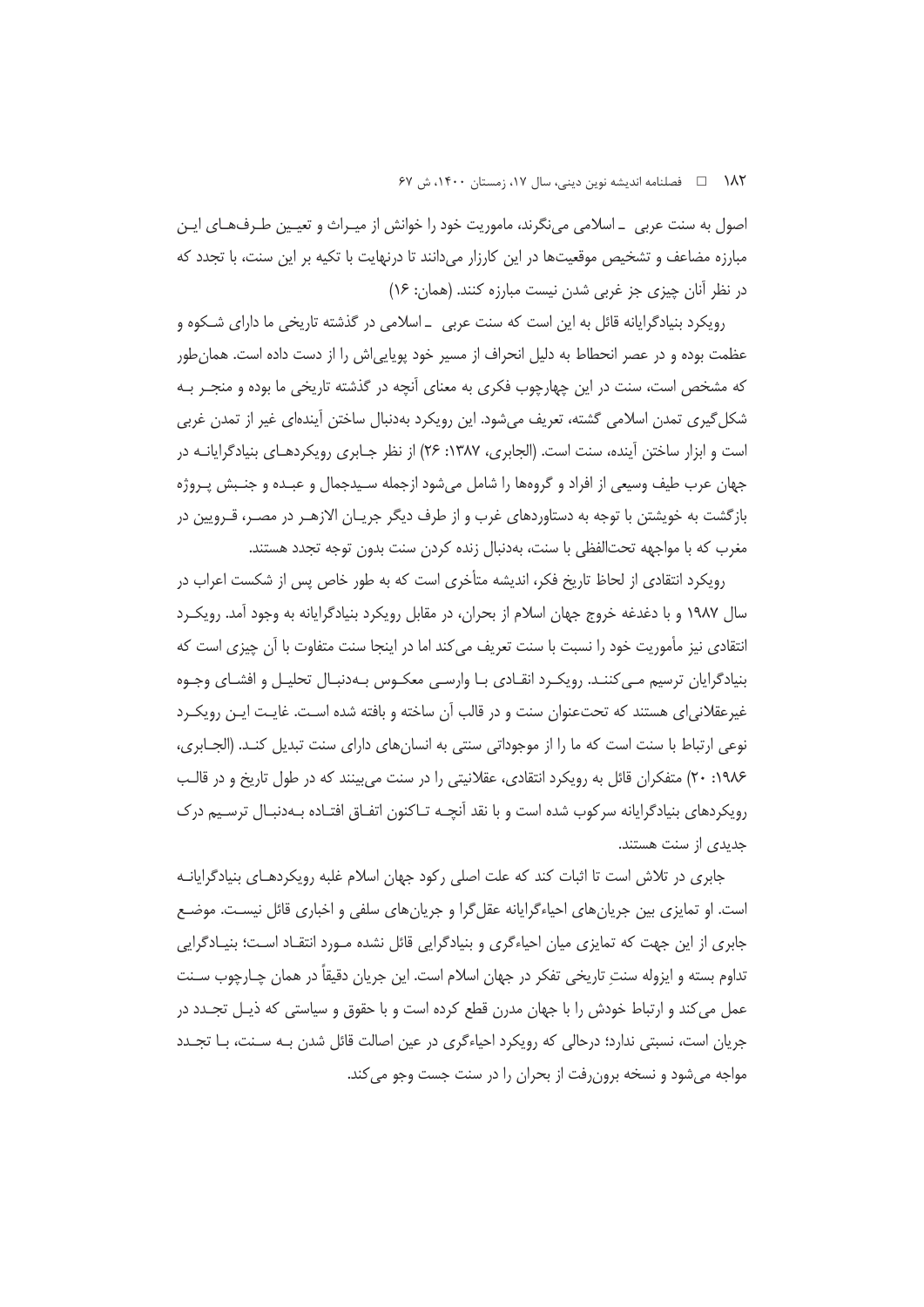از طرفی جابری سعی می کند از رویکردهای لیبرالی فاصله بگیرد و از جهت دیگر، مـدعی اسـت کـه رویکرد انتقادی خودش از دل سنت اسلامی برآمده و تناقضی با مدرنیته ندارد و این ادعایی است کـه در بخش دوم مقاله و پس از شرح نظریه وی به بررسی آن خواهیم پرداخت.

## عقل و عقلانیت در اندیشه عابدالجابری

از منظر جابری تعریف عقل و عقلانیت، متأثر از رویکردهای پساساختارگرایانه اندیشمندانی چون لالاند و اشتراوس است. جابری برای رسیدن به تعریفی از عقل، سه گام مهم را طی می کنـد. گـام اول مشـخص کردن مفهوم «اندیشه» و تفاوتی است که با عقل دارد. گام دوم بیان نسبت اندیشه و فرهنگ و سرانجام گام سوم تعريفي از عقل بهعنوان ابزار انديشه است.

«اندیشه» ناظر به محتوا و بن مایه است. یعنی هنگامی که از «اندیشـه عربـی» یـا «اندیشـه فرانسـوی» صحبت مي كنيم، منظور همه آرا و افكاري است كه ملت معيني، تلاش و دلمشغولي ها و ايدئال هـاي اخلاقـي و باورهای مذهبی و آرمان های سیاسی و اجتماعی خویش را در بسـتر آن پیـان مـی کنـد. (الجـابری، ۱۳۸۹: ۲۴) نسبت اندیشه با فرهنگ نیز به این گونه است که اندیشه با ابزار فرهنگ صورت می پذیرد. اندیشیدن بهوسیله هر فرهنگ به معنای اندیشیدن در بستر دستگاه مرجعی است که محورهای اساسی آن از چارچوب و بن،مایــههــای آن فرهنگ تشکیل می شود. نتیجهای که از این نگاه حاصل می شود آن است کـه انسـان چـه بخواهـد و چـه نخواهد تاریخ خود را به دوش می کشد و اندیشه نیز ردیای فرهنگی که در آن شکل گرفته را با خود همراه دارد.

گام سوم در راه رسیدن به تعریف عقل، ابزار تولید دانستن عقل است. جابری برای رسـیدن بــه ایــن معنا از عقل به تمایز بین عقل سازنده و کنشگر ٰ و عقل برساخته و متعارف ٔ لالاند روی میآورد. منظـور لالاند از «عقل برسازنده»، فعالیت ذهنی ای است که اندیشه به هنگام بحث و تحقیق به آن مـ ،پـردازد. به عبارت دیگر منظور از عقل برسازنده همان قوهای است که بالقوه در همه انسان ها وجود دارد.

«عقل برساخته» دستگاهی از قواعد معین و پذیرفته شده در برههای از تاریخ ما است کـه در خـلال آن برهه از زمان، به آن ارزش مطلق داده شده است. عقل برساخته متغیر است چراکه هویت آن وابسـته به تاریخ و فرهنگ است و هویتی ذاتاً نسبی دارد و در استدلال های گروههـای مختلـف معـانی متفـاوتی خواهد داشت. با روشن شدن تفکیک بین عقل برسازنده و عقل برساخته باید گفت که عقل از نظر جابری چیزی جز عقل برساخته نیست. همان طور که گفته شد عقل در این معنا، دستگاه معرفتی است کـه هـر فرهنگ به آن منتقل می کند. (الجابری، ۲۰۰۲: ۱۶)

- 1. La rasion constituante.
- 2. La ration constituee.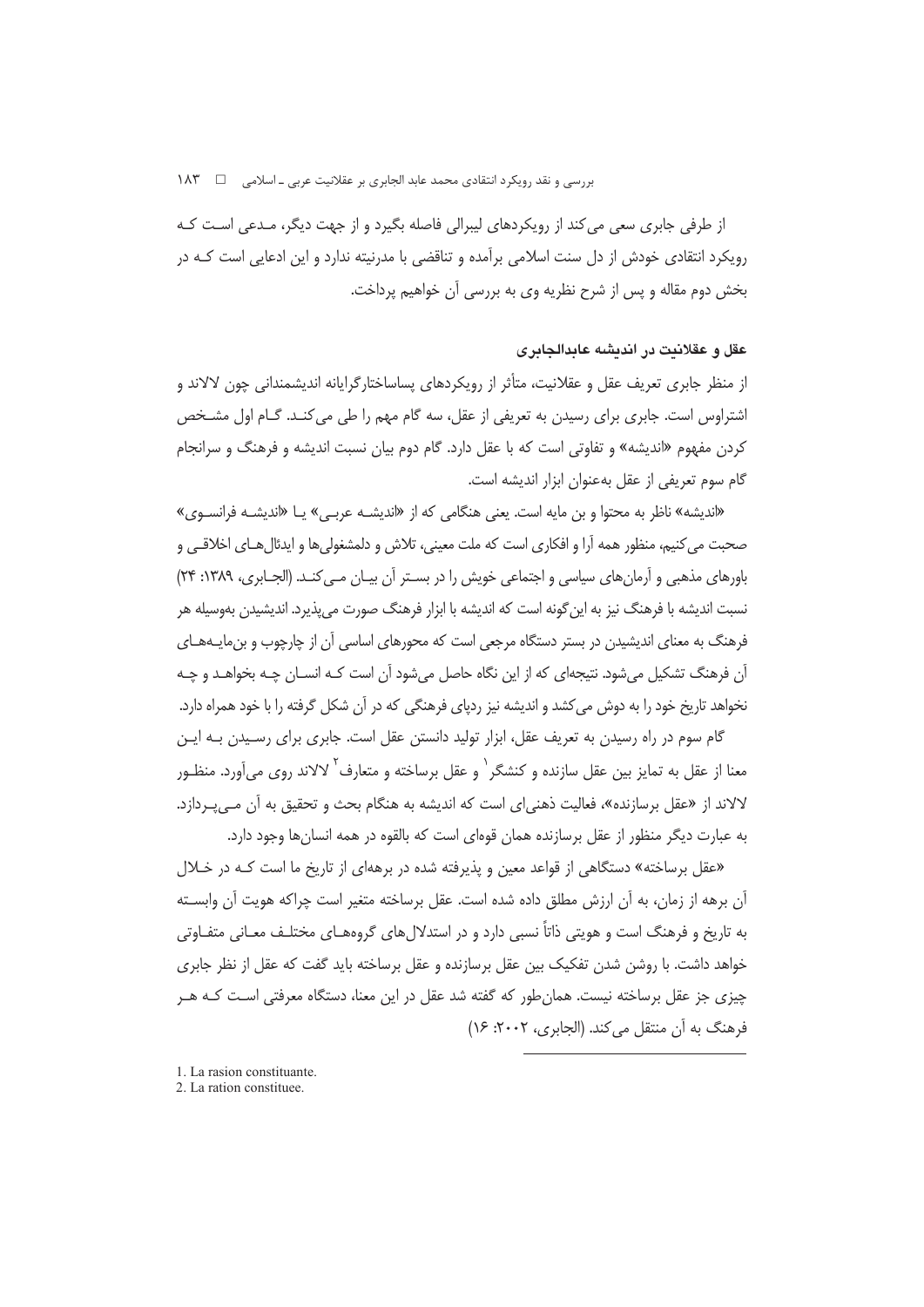# عقل عربي ما عقل اسلامي؟

جابری صراحتاً از عقل عربی سخن می گوید و پروژه خود را نقد عقل عربی بیان می کنـد. پـیش از بیـان موضع خود در مورد گزینش پسوند «عربی» و اینکه جابری تا چه میزان به عربی بودن عقل در تحلیـلهـایش پای بند بوده بپردازیم به استقبال دلایلی که جابری برای گزینش عربی بودن میآورد، میرویم.

نخست به این دلیل که اصطلاح و تعبیر «عقل اسـلامی» تمـام میـراث مسـلمانان، چـه بخشی که به زبان عربی نگاشته شده و چه بخشی که به دیگر زبانها تألیف یافتـه را در برمی گیرد و آشکار است که من تنها بر زبان عربے تسـلط دارم و در ایـن صـورت قـادر نخواهم بود تا به گونهای عام از «نقد عقل اسلامی» سـخن بگـویم. دیگـر آنکـه جهـت و سوی رویکرد انتقادی کاملاً معرفتی است و نقـد الهیـاتی ـــ اعتقـادی در آن گنجانـده نمی شود. در حالی که اصطلاح «نقـد عقـل اسـلامی» را نمـی تـوان از مضـمون کلامـی ـ الهیاتی آن جدا ساخت. بنابراین رویکرد انتقادی خود را بر زبـان کـه حامـل فرهنـگ و سازنده جهان بینی (و نه اعتقاد) ما می باشد، متمرکز ساختم. اگر مستشرقین به جای سـخن راندن از اسلام شیعی و اسلام سنی از «عقل شیعی» و «عقل سـنی» سـخن مـی راندنــد بــه صواب نزدیک تر بود. زیرا قضیه به دو عقیده بر نمی گردد، بلکه به خوانشی مربـوط اسـت کــه دو نظام معرفتی متفاوت از یک عقیده دارند. (جابری، ۱۳۸۷: ۱۰۵ ـ ۱۰۴)

همچنین در استدلال دیگری می نویسد:

همکارانی که به خاطر این عنوان ــ عقل عربی ــ بر من خرده میگیرند، متأثر از مباحـث خاورشناسان هستند. خاورشناسان هر آنچه در دنیای ما اتفاق می افتاده است را مربوط به دنیای اسلام میدانند، درحالی که من به چنـین چیـزی معتقـد نیسـتم. مـن عنـوان «عقل عربي» ,ا انتخاب كردهام تا بتوانم آنجايي كه عقل ايراني يا غير آن بر عقل عربـي وارد شده و یا بر آن غلبه کرده را شناسایی و معرفی کنم. (وصفی، ۱۳۸۷: ۷۹)

از استدلال اول جابری مبنی بر عربی بودن عقل مورد نظر او، چنین بر میآید که او رابطه مسـتقیمی بین زبان و عقل قائل است. این نگاه جابری متأثر از جریان غالب زبان شـناختی از سـده هجـدهم ـــ در رأس آنها نظریه یوهان هر در` زبانشناس آلمانی ـ تا دوران معاصر است که بـر شـناخت رابطـه زبـان و اندیشه، تأکید جدی داشتند. جابری با متأثر از جریان غالب زبانشناختی میگوید:

زبان نه تنها ابـزار اندیشــیدن، بلکـه قــالبی اسـت کـه اندیشـه در آن شــکل مــی گیــرد. (الحادي، ١٣٨٩: ١١٧)

1. Johann Herder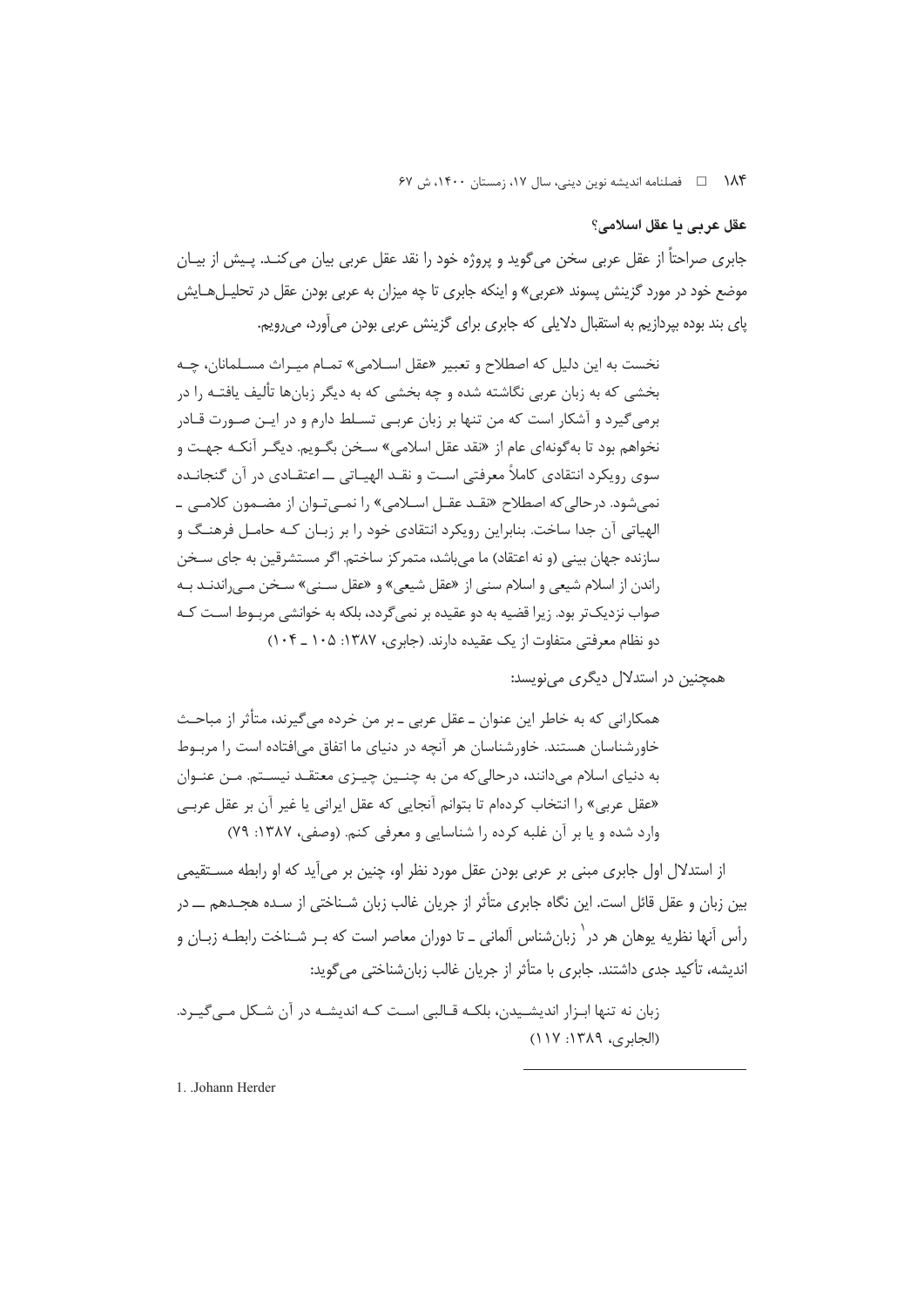براساس این مبنا است که جابری متفکرانی چون بوعلی، غزالی، فارابی و بسیاری دیگـر از متفکـران ایرانی و غیرعرب را در محدوده عقل عربی تعریف می کند.

از دیدگاه جابری، نسبت بین زبان و اندیشه بدین معنا است که ما تمام منابع معرفتی و غیرمعرفتی که منجر به شکل گیری اندیشه میشود را نفی کرده و صرفاً به عامل زبان در شکل گیری اندیشـه بپـردازیم. اما این استدلال نمی تواند بیانگر همه واقعیت باشد. برای مثال نمی توان در مورد فارابی گفت که بـین آن دسته از آثاری که او به زبان عربی و آثاری که به زبان فارسی نوشته، گسست وجود دارد.

محمد ارکون از منظری دیگر بر عربی بودن عقل از منظر جابری ایراد وارد کرده و معتقد است: «این چنین طرح کردن موضوع از جانب ایشان با یک پنهان کاری همراه است. پنهان کاری|ی که بـر اصـحاب علم يوشيده نيست. خرد عربي جزئي از خرد ديني [اسلامي] است. (اركون، ١٩٨۶: ١٣٢) البته اركون قائل به تنوع رویکردهای مختلف شیعی و سنی در حوزه عقل اسلامی است امـا معتقـد اسـت کـه همـه ایـن تفاوتها تحت سيطره نظام واحدى است كه على رغم تفاوتهاى موجود، عناصر اساسـي مشـتركي بـين آنها وجود دارد که به ما اجازه می دهد فراتر از تفاوتهای فرعی به یک عقل اسلامی واحد معتقد باشـیم.  $(1775.1997:391)$ 

## روش نظريه «رويكرد انتقادى بر عقلانيت عربي ــ اسلامي»

جابری پیش از پرداختن به نظریه خود، در یک مدخل اساسی دیگر از روش خود در بررسی میراث عربـی ۔ اسلامی سخن می گوید. مشکل اصلی اندیشه عربی ۔ اسلامی غلبه رویکردهای غیر علمی ای است کـه «عینیت» و «تاریخیت» را از اندیشه عربی ـ اسلامی گرفته است. به باور جابری تـا ایـن سـاختاری کـه میراث عصر انحطاط است \_ عصری که روش قیاس غایب بر شاهد نهادینه شد \_ شکسته نشـود، امکـان بازسازی این اندیشه میسر نیست. بازسازی که در اینجا از آن سخن مـی گـوئیم درواقـع ایجـاد گسسـت معرفتشناختی و امتداد در اندیشه عربی نوین معاصر است. براین اساس ضرورت گسست از فهم سنتی از میراث، دو گام اساسی دارد:

## ۱. جدایی مورد «خوانششده» از «خوانشکر»

گسست از ساختار احاطه شده در اندیشه عربی ــ اسلامی معاصر، تنها راه تحقق رنسانس عربی ــ اسلامی است. گسستی که از آن صحبت می،شود نه گسست با میراث بلکه گسست با نـوعی از رابطـه بـا میـراث است. گسستی که به تعبیر جابری ما را از «موجـودات میراثـی» بـه «موجـودات دارای میـراث» تبـدیل می کند. (الجابری، ۱۳۸۷: ۳۳) با تحقق این گسست دو مشکل عدمعینیـت و غیرتـاریخی بـودن اندیشـه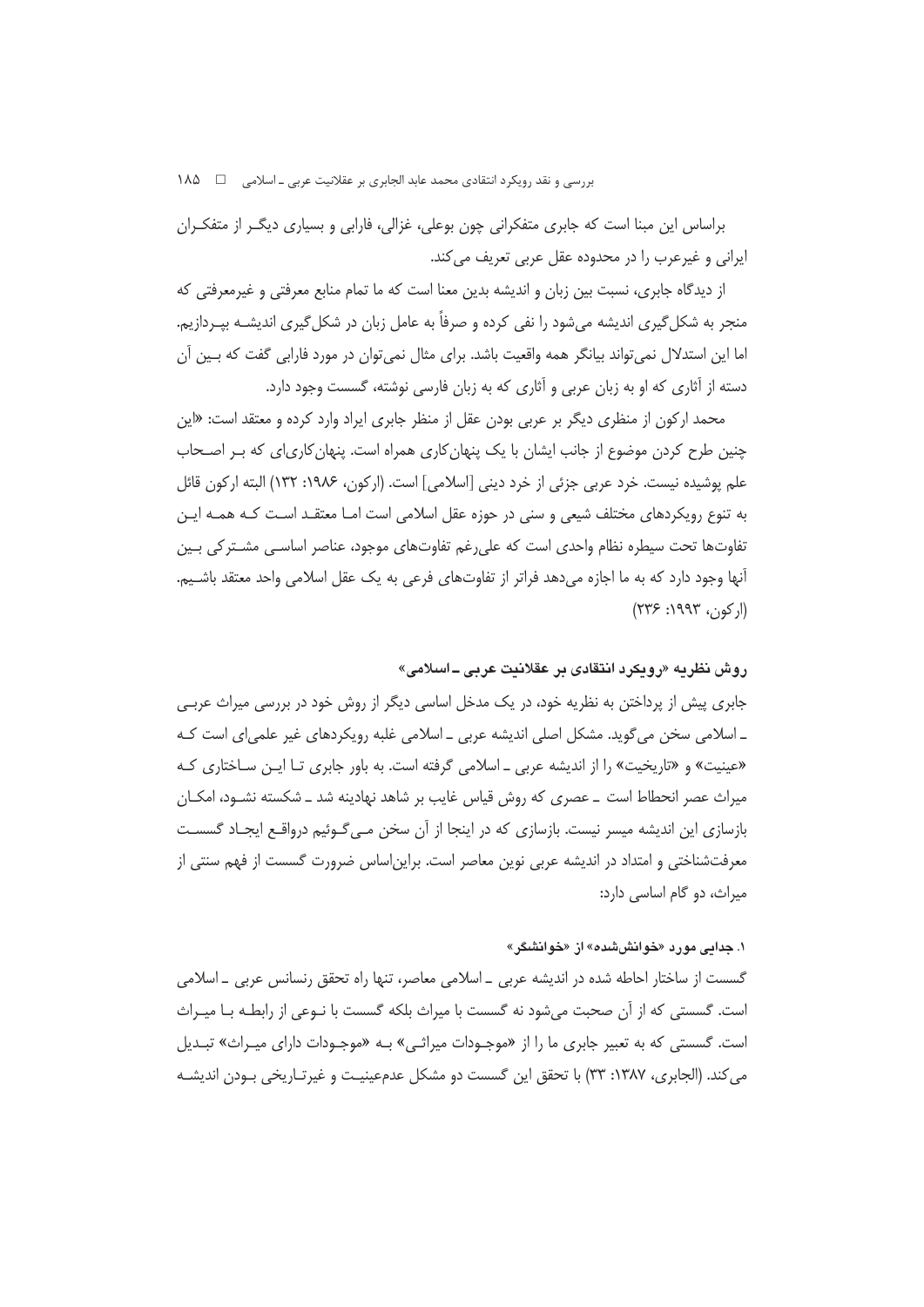۱۸۶ = هطلنامه اندیشه نوین دینی، سال ۱۷، زمستان ۱۴۰۰، ش ۶۷

عربی مرتفع میشود. اما برای رسیدن به این عینیت سه مرحله روش شناختی که هریک لازمـه دیگـری است باید طی شود. این سه فرآیند عبارتد از:

بررسی ساختاری: در بررسی ساختاری یک اندیشمند و همچنین بررسی ساختار یک اندیشـه بایـد بـه کلیت اندیشه و روابطی که در آن کلیت منجر به شکل گیری ساختار میشود را در نظـر گرفـت. مـثلاً در اندیشه عربی \_ اسلامی سده میانه باید همه تحولاتی که اندیشه در بستر آن شکل گرفته، بهگونهای کـه هر اندیشهای جای طبیعی خود را در این کل پیدا می کند را بررسی کرد. (جابری، ۱۹۸۸: ۱۹)

تحلیل تاریخی: این موضوع موجب پیوند دادن هر اندیشه با حوزه تاریخی آن با همه ابعاد فرهنگی، ایدئولوژیکی، سیاسی و اجتماعی مربوط میشود. در بررسی موضوع این پـژوهش در نظرگـرفتن تحلیـل تاریخی منجر به فهم بستر تاریخی شکل گیری رویکردهای غیرعقلانی در طـول تـاریخ جوامـع عربـی ـ اسلامی میگردد و بدین ترتیب زمینه نقد و گسست از این شرایط فراهم میگردد. (جابری، ۱۹۸۵: ۳۲)

كشف مضمون ايدئولوژيک: طرح ايدئولوژيک درواقع کشـف کشـف کــار کرد ايــدئولوژيک اجتمـاعي، سیاسی اندیشهای مشخص است. این کار درواقع برداشتن پرانتزهای تاریخی است. ایـن مرحلـه بررسـی نقطهای است که اندیشه به آن گرایش دارد و بهعنوان زمان ممتد بـه هنگــام بررســی ســاختاری مطــرح است. درواقع کشف مضمون ایدئولوژیک، نتیجه تحلیل ساختاری و تحلیل تاریخی است و با این فرآیند از اندیشه عربی \_ اسلامی گسست پیدا کرده و آن را از خود جدا کرده تا دگرباره به شـکل نـوینی بـه خـود باز گردانیم. (جابری، ۱۹۸۵: ۲۴)

### ۲. پیوند «خواننده» با «مورد خوانششده»

اگر در مرحله قبل بهدنبال جداسازی از متن موردخوانش یا به عبارت دیگر بـهدنبـال گسسـت از میـراث بوديم، در اين مرحله بهدنبال پيوند با مورد خوانش شده هستيم. متن (در اينجا ميراث) تنها اثري تاريخي نیست که تاریخ و جامعه آن را آفریدهاند، بلکه میراث، مستقل از جامعه و تاریخ موجودیت مسـتقلی دارد. چنین استقلالی ما را به اینجا می رساند که برای فهم میراث با مورد خوانش شده پیوند برقرار کنیم.

پذیرفتن استقلال متن به معنای نفی استقلال متن (میراث) نیست، بلکه فرآیند پیوند با حفـظ کامـل موجودیت ذهن مورد خوانش شده صورت می گیرد. این مرحله خواهــان دیــدگاهی اسـت کـه از گــذر آن دیالکتیکی بین ذهن خواننده و ذهن مورد خوانش شده صورت گیرد. زمینه این گفتگو دو طرفه خواننده با مـورد خوانش شده در مرحله قبل و با رسیدن به عینیت مورد نظر تحقق یافته است. (جابری، ۱۹۸۶: ۲۶ \_ ۲۵)

ابزار خوانشگر در مطالعه میراث، همه نشانههای موجود در متن و ازجمله آن چیزی است که در پشت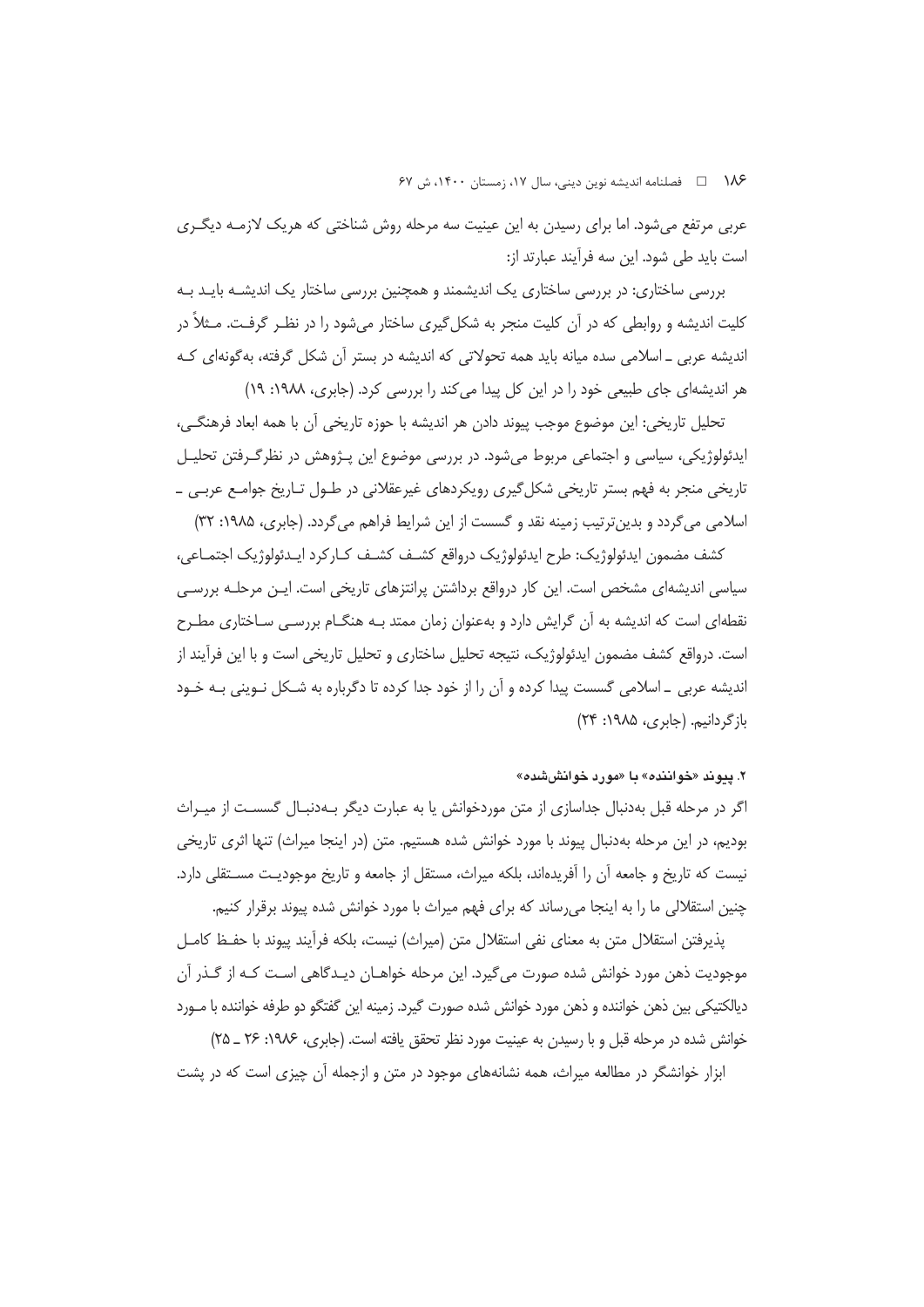شیوه اندیشیدن انسان عربی \_اسلامی و متن پنهان شده میباشد. همانطور که مشخص است، جـابری با حفظ استقلال دو طرف متن و خواننده بهدنبال پیوند با میراث عربی ـ اسلامی است.

### نظريه «رويكرد انتقادى بر عقلانيت عربي ــ اسلامي»

نظریه جابری بر محور نقد عقلانیت عربی ــ اسلامی قرار دارد. هدف او نقد معرفتشناختی میراث عربـی \_ اسلامي در دو سطح «تكوين تاريخي» و «بافت ساختاري» و با تفكيك عقلانيـت نظـري و عقلانيـت عملي مي باشد. در بررسي عقلانيت نظري، به عناصر معرفتي پرداخته مـي شـود و در بررسـي «عقلانيـت عملي» به دو عرصه «عقلانيت سياسي» و «عقلانيت اخلاقي» مي پردازد.

## ١. عقلانيت نظر ي

جابری آغاز روند شکل گیری عقلانیت نظری را از عصر تدوین میداند. تدوین، فرآیندی است که زیر نظر حکومت عباسی و از سال ۱۳۶ تا ۱۵۸ شکل گرفت. در این فراًیند یک کار جمعی و فراگیر در یک مقطع زمانی مشخص و در بسیاری از نقاط مهم جهان اسلام چون مکه، مدینه، شام، بصره، کوفه، یمن و دیگر مراکز جهان اسلام، صورت گرفت و بسیاری از علوم مانند حدیث، فقه، زبان عربی، تاریخ و مـردمنگــاری به صورت منظم و طبقهبندی شده درآمده است. (عابدالجابری، ۱۳۹۵: ۸۷) جابری درنهایت همه علـومی که در عصر تدوین طبقهبندی شدهاند را زاده سه نظام معرفتی بیانی، عرفانی و عقلانی می داند:

ـ علوم بيان: كه شامل نحو و فقه و كلام و بلاغت است كه همه آنها بر نظـام معرفتـي واحـدي بـا عنوان روش تولید معرفت بنا شدهاند که بر قیاس غایب بر شاهد تکیه دارد و بـهعنـوان دیـدگاه و سـمت وسو به «معقول دینی عربی» که پای بند حوزه رایج زبان عربی است، تکیه مـی کنـد. در ایـن مکانیسـم معرفتی همواره «شاهدی» وجود دارد که براساس آن «غایب» سنجیده شود؛ بهعبارت دیگر باید در ایـن نظام معرفتی هر امر جدیدی که اتفاق می|فتد را به گذشته (سنت) ارجاع داد و بر مبنای آن تحلیل کـرد.  $(99 - 179 \cdot \text{A} \wedge \text{A} \wedge \text{A} \vee \text{A})$ 

ـ علوم عرفان: كه شامل تصوف، انديشه شـيعي، فلسـفه اسـماعيليه، تفسـير بـاطني قـرآن، فلسـفه اشراقی، کیمیاگری، نجوم، جادو وغیره اس*ت*، که بر دستگاه معرفتشناختی واحدی استقرار و بر «کشف و وصال» و «جاذبه و دافعه» به مثابه روش، بنا شدهاند. و بهعنـوان دیـدگاه و سـمت وسـو بـه «نـامعقول عقلي» تكيه مي كنند. منظور از نامعقول عقلي نسبت دادن آن به عقل است نه به دين، زيـرا رواج<هنـده آن هرمس گرایی بود. با این مبنا جابری شناخت شهودی را نفی می کند. (همان، ۲۳۵ ـ ۲۱۱)

سرانجام علوم برهان است كه آن شامل منطق، رياضيات، طبيعيات (با همه شاخههـايش)، الهيـات و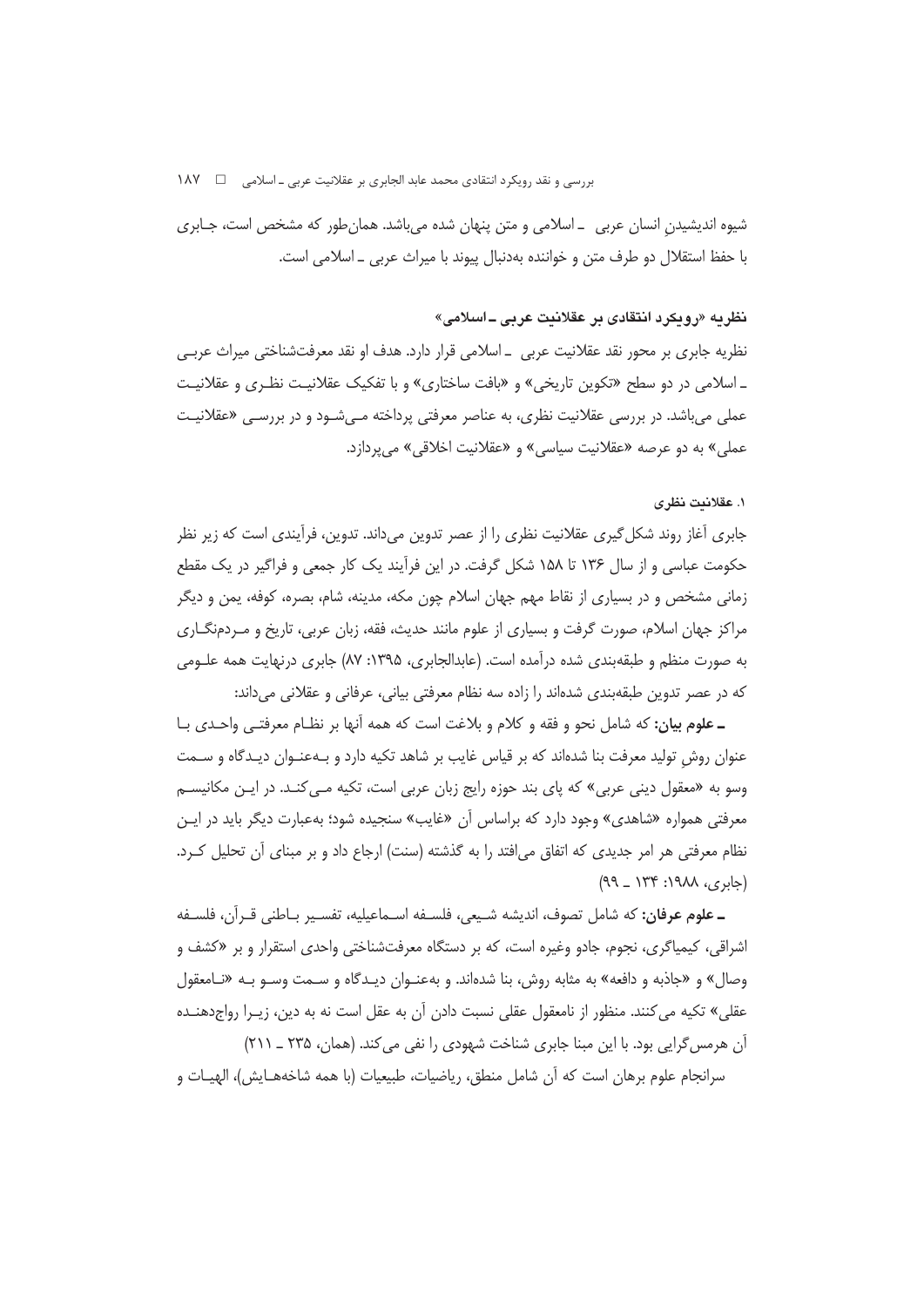حتی متافیزیک است. این علوم بر نظام معرفتی مبتنی بر استنتاج عقل به مثابه روش، بنا شده است و بـه مثابه دیدگاه و سمت وسو بر اّنچه که ما اّن را «معقول عقلی» نامیدیم، تکیه دارد. معقـول عقلـی یعنـی معرفت عقلی بنا شده بر مقدمات عقلی است که از منظر جابری نماینده «عقل گرایی واقعبینانه» در جهان اسلام است. (الجابري، ١٣٩١: ١٢٨) رويكرد عقلاني ناب از نظر جابري عقلانيت جهان شـمول ارسـطويي است که ریشه آن در یونان عصر عقلگرایی است. و ابن رشد نماینده عقلانیت برهـانی در جهـان اسـلام است که با شرح آثار ارسطو و تطبیق آن با مبانی اسلامی بر این مهم همت کرد. (جابری، ۱۳۹۲: ۱۸۷)

از نظر جابری، تجربه عقل گرایی اندلس \_ که مبتنی بر عقلانیت ارسطویی است \_ شایستگی گشودن افق های نوینی را داشت. افق هایی که در پرتو گسست با فلسفه سینایی و گرایش های شرقی اش (عرفان) و همچنین با مذاهب فقهی و قیاس هـایش (بیـان) گشـوده شـد. امّـا ایـن تجربـه عقـل گرایـی فرصـت شکل گیری در فرهنگ عربی \_ اسلامی را نیافت و در نطفه خفه شد. بعدها ایـن تجربـه عقـل گرایـی در فرهنگ غربی پیگیری شد و مبنایی برای رنسانس قرار گرفت. (جابری، ۱۳۸۹: ۴۸۸)

### ٢. عقلانيت سياسي

جابری در بخش دوم طرح خود به مطالعه «عقلانیت عملی» میپردازد و محور دوم طرحش که جزء اوّل عقلانیت عملی است را به مطالعه عقلانیت سیاسی \_ عربی اختصاص میدهد. منظـور از عقـل سیاسـی، عقل وضعیت عربی یا طبیعت ممارست با سیاست و مؤلفهها و تجلیات آن از ابتدای شکل گیری اسلام تـا کنون است. (جابری، ۱۳۸۴: ۸)

دلیل تمایز عقل سیاسی از عقل نظری وجود پسوند «سیاسی» در آن است که از جنس کنش است كه اين كنش ناظر به روابط دوسويه اعمال قدرت و پذيرش قدرت مي باشد. نسـبت سياسـت بـا واقعيـت کارکرد متفاوتی به عقل سیاسی می بخشد؛ چراکه کارکرد عقل نظری تولید معرفت است امّا کارکرد عقل عملی (در اینجا بعد سیاسی) اجرای قدرت یا بیان چگونگی اجرای آن است.

جابری با نقد رویکردهای لیبرالی و مارکسیستی در خوانش از تاریخ سیاسی اسلام بـهدنبـال دسـتگاه تحلی می باشد که سر انجام دیرینهشناسی فوکو، گام نهایی وی برای رسیدن به چارچوب تحلیـل جوامـع عربي \_ اسلامي است. فوكو انديشه راعي و رعيت (چوپان و گله) را مخـتص تمـدنهـاي شـرق باسـتان (بابلیان، مصریان، عبریها) میداند، نه مربوط به یونانیان. تفاوت اندیشه شـرقی و یونـانی از نگـاه فوكـو عبارتند از: ١. نظام اجتماعي در يونان بر پايه قانون است و در شرق بهوسيله قدرت راعي. ٢. رئيس از ديد یونانیان کسی است که تصمیماتی به سود رعیت می¢یرد و رعیت از این امر آگاه است. اما اندیشه شرقی چنین بلوغی برای رعیت قائل نیست.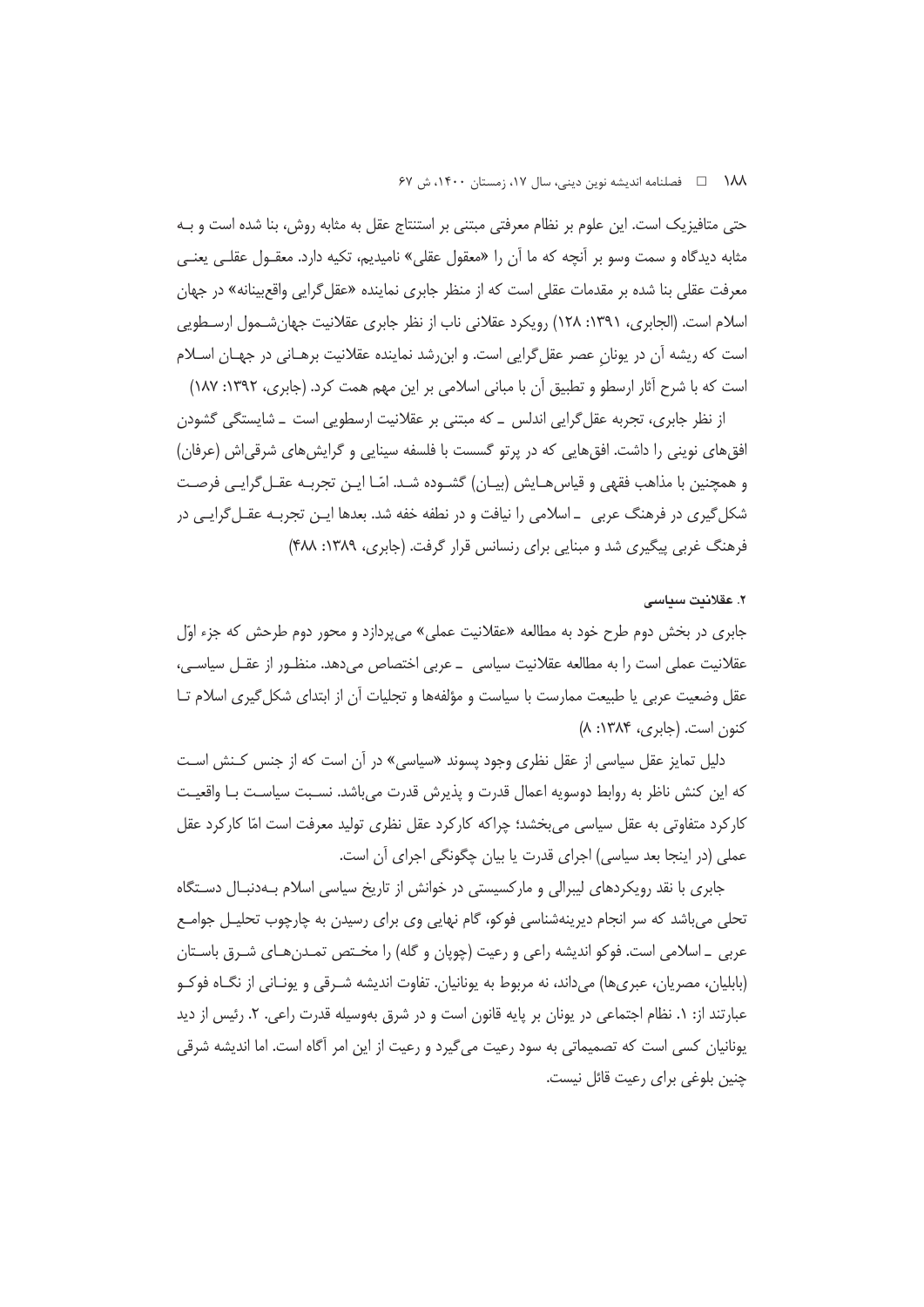فوکو نتیجه می گیرد که این مفهوم شرقی شبان و گله بود که بهوسـیله مسـیحیت وارد اروپـا شـد و مبنای «نظریه دولت مدرن» قرار گرفت. درنتیجه دموکراسیهای رایج غربی در پس ظاهر براق خـویش، تکنولوژیای در جهت اعمال قدرت حاکمان هستند.

جابری معتقد است ایده شبان و گله در تجربه جوامع عربی \_اسلامی نیز حاکم است. با ایـن تفـاوت که حوزه سیاسی در غرب دموکراسی و در کشورهای اسلامی ادبیات سلطانی مبتنی بـر قـدرت مسـتقیم حاکم بر مردم است. جابری برای تحلیل عقلانیت سیاسی \_ عربی از دستگاه فکری فوکو استفاده می کند اما لزوماً خود را مقید به نقد دموکراسی نمیداند. گویی او بهدنبال رسیدن به نوعی دموکراسی از دل سنت عربي \_ اسلامي است.

> نتایجی که جابری از بررسی نظریات غربی میگیرد عبارتند از: ۱. وحدت زیرساخت و روساخت در عقلانیت سیاسی عربی ـ اسلامی

۲. تأکید بر عامل «خویشاندی» بهعنوان عاملی مهم در بررسی عقلانیت سیاسی ــ عربی ــ اسلامی

۳. تأکید بر عامل دین نه بهعنوان عقیده بلکه بهعنوان قدرت سیاسـی در شـکل(دهـی بـه عقلانیـت سیاسی \_ عربی \_ اسلامی. (الجابری، ۱۳۸۴: ۶۴)

بررسی این نظریات، جابری را به اینجا می رساند که در تحلیل عقلانیت سیاسی ـ عربـی ـ اسـلامی باید مجموعهای از عوامل خویشاوندی، دینی و اقتصادی در نظر گرفته شود. جابری تأکید می کنـد کـه « ما به این دلیل از این نظریات استفاده می کنیم که ما را بیشتر به میراثمان نزدیک مــی کنــد.» (الجــابری، ۱۳۸۴: ۶۷) این نزدیک شدن به میراث همان بازگشت به ابن خلدون است. توجیهگر بازگشـت بـه ابـن خلـدون بیش از هر چیز واقعیت اجتماعی \_ سیاسی کنونی است که در سرزمینهای اسلامی حاکم است.

در ادامه جابری با مبنای ابنِ خلدون با تحلیل مفصل عقل سیاسـی \_ عربـی در دو سـطح ایـدئولوژی (گفتمان مشروعیت) و عملی (تجربه تاریخی عینی)، نتیجه میگیرد که مؤلفههای عقل سیاسی عبارتنـد از: عقيده، قبيله و غنيمت؛ منظور از قبيله همان تأثير خويشاوندي و عصبيت (به معناي عام اعم از روابـط خونی، هموطنی و …) است. منظور از غنیمت نیز نقشی است که اقتصاد مبتنی بر «خـراج» و «رانـت» برعهـده دارد. سرانجام منظور از عقیده، کارکرد سیاسی ایـن مفهـوم اسـت نـه بـه معنـای ایـدئولوژی ناشـی از وحـی. (الجابري، ٢٠٠٠: ۵۵ \_ ۴۳) اين سه مؤلفه در برآيند نهايي، بهوجودآورنده استبداد سياسي شده است.

از پیش فرض های ضروری رسیدن به عقلانیت سیاسی مورد نظر جابری که چیزی جز «دموکراسی» نیست، باید از عناصر سه گانه قبیله، غنیمت و عقیده که تولیدکننده اسـتبداد اسـت، رهـایی یـابیم. بـرای رهایی از این وضعیت نامطلوب، لازم است که ذهنیت قبیله در جامعه اسلامی به ناقبیله تبدیل شود؛ یعنی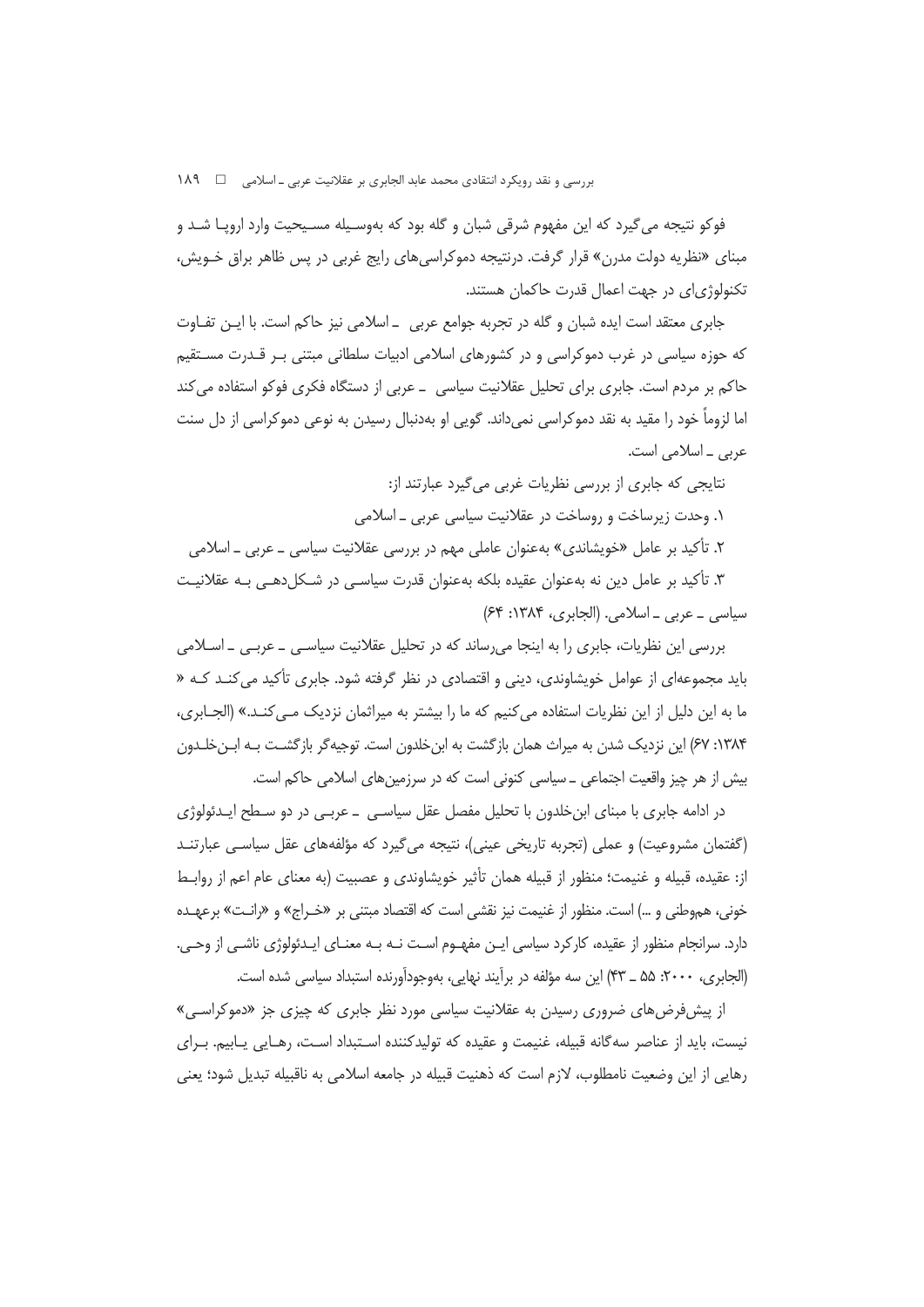۱۹۰ هـ فصلنامه انديشه نوين ديني، سال ۱۷، زمستان ۱۴۰۰، ش ۶۷

باید قبیلهزدایی صورت گیرد تا به جامعه مدنی|ی برسیم که نهادهای مستقل از دولت پدید آیند. دوم آنکه عنصر غنیمت، به اقتصاد مبتنی بر مالیات یا اقتصاد تولیدی تبدیل شود. سوم آنکه عنصر عقیده به صرف «رأى» تبديل شود و حق آزادي و متفاوت بودن آزادي ابراز عقيده به رسـميت شـمرده شـود. (الجــابري،  $(757 - 790 \cdot 7 \cdot \cdot \cdot$ 

#### ٣. عقلانيت اخلاقي

در محور سوم، جابری، عقل «اخلاقی \_ عربی» را مطالعه می کند که همان نظام ارزشی فرهنگ عربـی \_ اسلامی است. جابری عقلانیت اخلاقی \_ عربی \_ اسلامی را برایندی از پنج نظـام ارزشـی مـیدانـد کـه عبارتند از: میراث پارسی که اخلاق اطاعت را و میراث یونانی که اخلاق سعادت را و میراث عرفـانی کـه اخلاق فنا را و میراث عربی که اخلاق جوانمردی را تثبیت می کند. (الجابری، ۲۰۰۱: ۶۳۳ \_ ۶۲۱) جابری یس از تحلیل مفصل نظامهای ارزشی نتیجه می گیرد که اخلاق اطاعت و ارزش های خسـروانی \_ کـه از دریچه سیاست اموی و با هدف تثبیت حکومت امویان و بعد از آنان حکومـت عباسـیان ـــ بـر عقلانیـت اخلاقی \_ عربی \_ اسلامی هیمنه افکنده و دین را برای تحمیل این اخلاق به استخدام درآورده و اخـلاق اسلامی را نابود کرده است. (الجابری، ۱۳۹۶: ۱۲۴)

جابری پس از تحلیل مفصل میراثهای اخلاقی موجود در فرهنگ عربی \_ اسلامی و انگشت نهـادن بر سره و ناسره آنها در خاتمه بحث خود می کوشد تا از منظری کلان به مشکل اخلاقی جوامـع اسـلامی بنگرد و دریابد که آنان «هنوز پدرشان اردشیر را دفن نکردهاند.» (الجابری، ۱۳۹۶: ۳۴۵) بـر ایـن اسـاس همه نکبتهای اخلاقی و انحطاط ارزشی ازجمله جبرگرایی، استبداد، پسءاندگی و اطاعت کورکورانـه در جهان اسلام تحت تأثیر ارزش های پارسی است.

تأكيد اصلي جابري نقد عقلانيت پارسي است و خود را مقيد به بررسي ابعاد مختلف جريان عقلانيـت اصیل شیعی نمی،داند؛ درحالی که آنجا که به نظام اخلاقی یونانی \_البته با رویکرد فلسفی \_ مـی٬سـد بـا دیدن رگههایی از آن اندیشه در ابن٫شد، به تفصیل به آرای اخلاقی وی میپردازد. گــویی نظــام ارزشــی اسلامی در ابن٫شد متبلور است و ابن٫شد نیز به ٫ویکرد فلسفی ارسطو وفادار است. گـویی نظـام ارزشـی اخلاقی اسلامی ناب، تناقضی با نظام ارزشی ارسطویی ندارد.

روششناسی بنیادین نظریه «رویکرد انتقادی بر عقلانیت عربی ــ اسلامی» در این بخش بر مبنای روششناسی بنیادین بهدنبال بررسی و نقد ابعاد مختلف نظریه جابری از دو منظـر مي باشيم: اولاً بررسي ابعاد منطقي و معرفتي نظريه و ثانياً ابعاد وجودي و اجتماعي نظريه.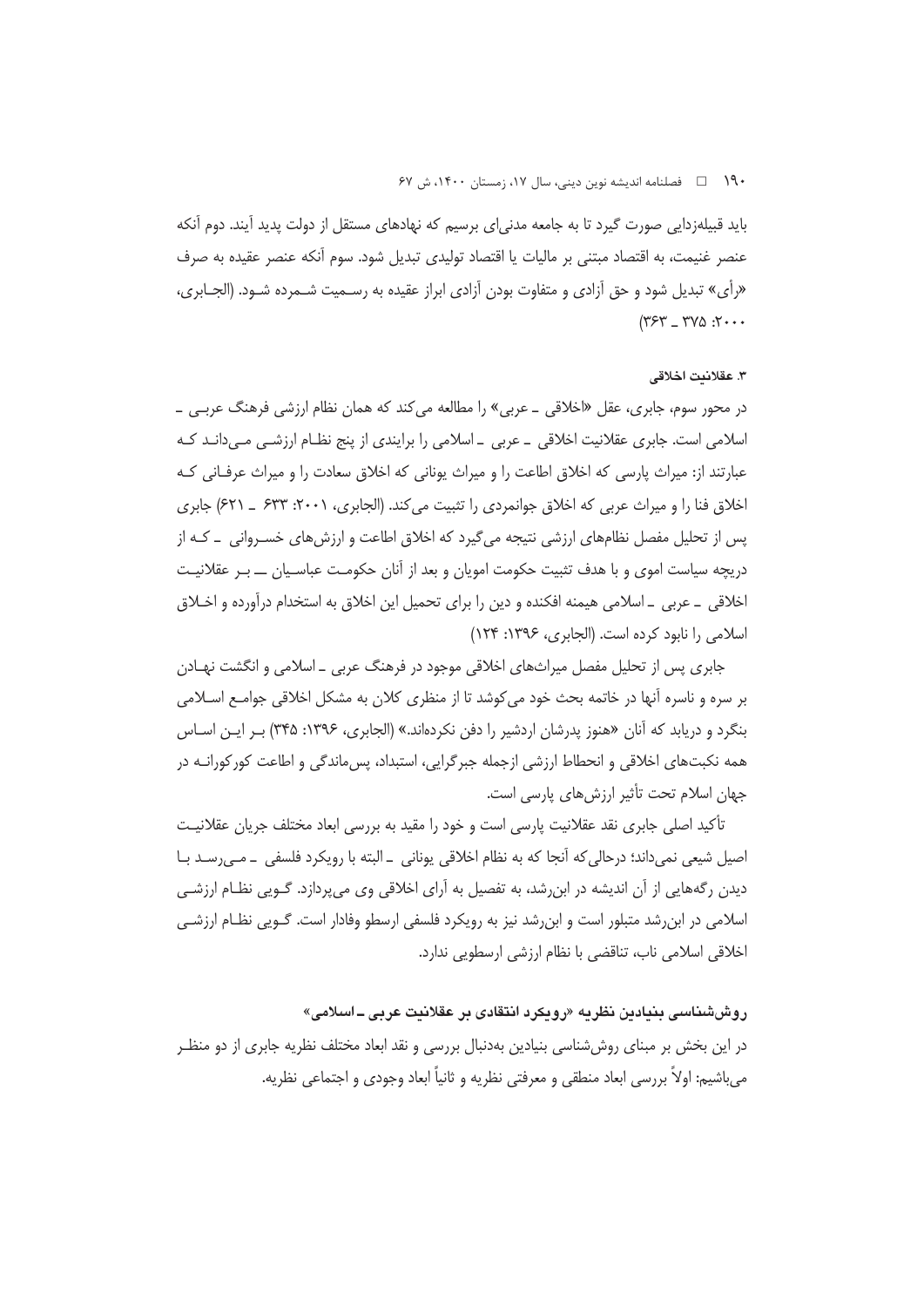### ابعاد منطقي و معرفتي

ابعاد منطقی و معرفتی نظریه که خود جزء ذاتی نظریه میباشد به ابعاد مختلف قابل تقسیم است.

## ۰۱ میادی و اصول موضوعه

مبانی نظریه جابری ناظر به ابعاد هسـتیشناسـی، انســانِشناسـی و معرفــتشناسـی وی مــیباشــد. کــه هستے،شناسی به هستے،شناسی واقع گرا و آرمان گرا قابل تقسیم است. هستی شناسی واقع گرا معتقد اسـت: پدیدههای اجتماعی، سیاسی و تاریخی ماهیتی مستقل از فعالیتهـای انسـانهـا دارنـد. هسـتے شناسـی آرمان گرا معتقد است: واقعیتهای اجتماعی، سیاسی و تاریخی را، انسانها می سازند. (حبیبی، ۱۳۸۹: ۲۲)

جابری «عقل» را محصول فرهنگ می داند و برای عقل هویتی مسـتقل کـه دارای ذات باشـد قائـل نیست. از طرف دیگر بررسی عقلانیت نظری و عملی در گستره تاریخی نشان دهنـده تـأثیر اراده در سـاختن واقعيت است. نفي اصل واقعيت خارجي و ثابت و سيال بودن واقعيت از اصول هستي شناسـي، روش شناسـي یست مدرن است و با مبانی هستی شناسی اسلامی که مبتنی بر واقع گرایی است، نسبتی ندارد.

در بعد معرفتشناختی دو موضوع مورد بررسی قرار می گیرد: اول پیدا کردن نسبت بین شناسا (سوژه) و شناخته (ابژه) چیست؟ که در اینجا رویکرد عینیگرایی، معتقد است ابژهها پدیدههایی با معنـای ذاتـی و مطلق هستند؛ بنابراین نقش پژوهشگر کشـف معنــا اسـت. رویکــرد ذهنــی&رایــی معنــا را برســاخته ذهــن مشاهده گر می داند و ابژه نقشی در معنای شکل گرفته ندارد. (حبیبی، ۱۳۹۳: ۳۰ \_ ۲۹) دوم معرفتشناسـانه ناظر به این معنا است که ابزار شناخت واقعیت چیست؟

از آنجا که جابری عقل را به عقل برسازنده (کنشگر) و برساخته تقسیم می کند و عقلانیتی که خود به آن قائل است را همان عقل برساخته میداند. عقل برساخته نمیٍ تواند به طور مطلق و ثابت بماند و ثباتی که عقل برساخته در دورههای تاریخی پیدا می کند با ثبات مورد نظر رویکرد تجربهگرایی متفـاوت اسـت. بر این اساس می توان گفت جابری متناسب با رویکرد ذهنی گرایی، معنـا را برسـاخته ذهـن مشـاهدهگـر میداند و ابژه نقشی در معنای شکل گرفته ندارد. در مورد ابزار شناخت معرفت نیز جابری بـا نفـی جنبـه معرفتشناختی تجربه و شهود، صرفاً به عقل روی میآورد و منظور از عقل بهعنوان ابزار شناخت همـان عقل جهان شمول ارسطویی است که در ابن شد متبلور شده است.

ابزارها و منابع معرفی نزد حکمای مسلمان که مبتنی بر تعـالیم قرآنـی اسـت، حـس، عقـل و شـهود هستند که هر سه ابزار حصول معرفتاند و در طول یکدیگر قرار دارند و رهاوردهای معرفتی و علمی آنها هرگز در تقابل با یکدیگر قرار نمی گیرند. حس، عرصههای گوناگون را در معرض نگاه عقل قرار می دهـد و عقل از یکسو با استفاده از مبانی نظری خود، دادههای حسی را به صورت گزارههای علمی درمـی آورد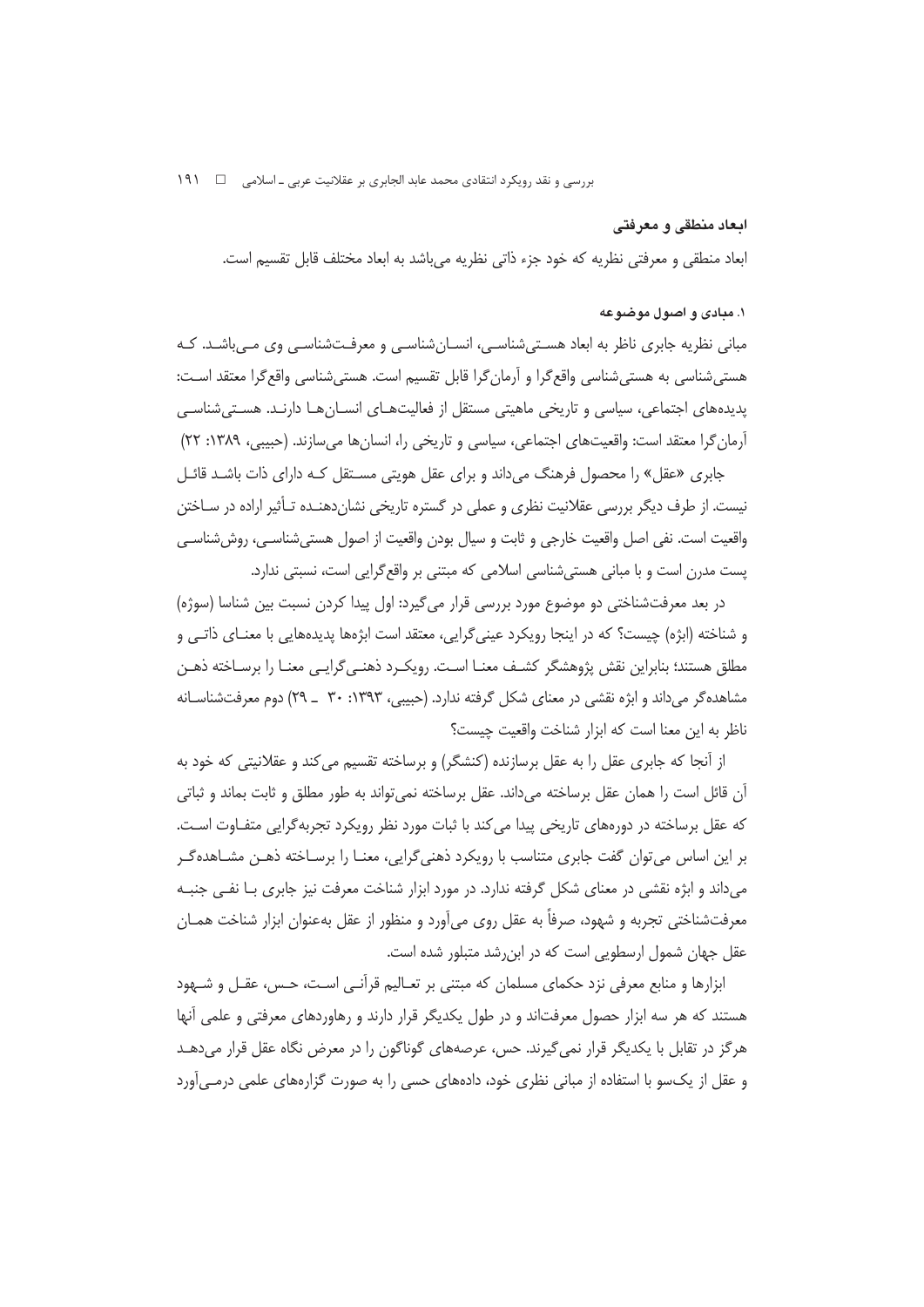۱۹۲ = □ فصلنامه اندیشه نوین دینی، سال ۱۷، زمستان ۱۴۰۰، ش ۶۷

و از سوی دیگر با آگاهی از کرانههای معرفتی خود بر وجود معرفت شهودی پـی مـی بـرد و برسـاحتهـایی از هستی که با شناخت شهودی حاصل میشود استدلال می کند. شهود بخش هـایی از معرفـت را کـه عقـل بـه تنهایی از ادراک آن عاجز است به افق مفاهیم تنزل داده و در اختیار عقل قرار می دهد. (پارسانیا، ۱۳۸۹: ۱۵۵)

### ۲. روششناسی نظری

از منظری کلان، سـه نـوع روششناسـی قابـل تفکیـک اسـت: اثبـات5رایـی، برسـاختی ـــ تفسـیری و یدیدارشناسی. (یارسانیا، ۱۳۹۲: ۳)

مبنای نظری روششناسی اثباتگرایی، عینیگرایی است. این روششناسی با نـوعی نگـاه رئالیسـتی خام در پی شناخت واقعیت خارجی با روش تجربی است. روششناسی تفسـیری ـــ برسـاختی مبتنــی بـر کنش معنادار، معنای برساخته و نسبی گرایی است. وجه مشترک نظریاتی که در ایـن روش شناسـی قـرار می گیرند، نفی ذات و هویت مستقل برای ادراکات و تصوراتی است که نسبت به سوژه انسانی بـروز پیـدا می کند. روش شناسی پدیدارشناسانه نیز جوزه حیات انسانی را جوزه معانی می داند و به امور طبیعی ملحق نمی گرداند، بلکه در این روش موجودات طبیعی به گونهای کـه در روش شناسـی پوزیتیویسـتی بـهعنـوان ابژههای عینی و مستقل از سوژه انسانی در نظر گرفته میشود، به تعلیق سپرده میشود. وجه تمـایز ایـن روش با روششناسی پیشین این است که معنا و آنچه را مورد قصد و توجه انسان قرار مـی٤گیـرد، امـری صرفاً برساخته سوژه انسانی یا مناسبات و روابط اجتماعی نمیداند، بلکه بـرای معنـا ذات و هویـت قائـل است. (حسبی، ۱۳۸۹: ۳۶)

موضع هستی شناسی جابری بر این اساس است کـه واقعیـتهـای اجتمـاعی، سیاسـی و تـاریخی را انسانها میسازند. از منظر معرفتشناسی نیز عقل، ابزار معرفت است، امّا نه عقل به معنـای قـوه عاقلـه مشترک در همه انسانها بلکه عقلی که متناسب با فرهنگ تغییر می کند. این مواضع جابری لاجرم بایـد در مسیر روش شناسی های برساختی ــ تفسیری حرکت کند و حوزههای معرفتی کـه مبتنــی بـر اسـتقلال سوژه هستند را فعال کند؛ چراکه از منظر جابری تاریخ، ساخته کنش های انسانی است، کـنش هـایی کـه برخاسته از عقلی است که اساساً نسبی است.

## ۳. سایر مکانب و رویکردها

در تأثیرپذیری از سایر رویکردها و مکاتب باید اذعان کرد که گرایشهای معرفتشناسـانه فرانسـوی کـه بیش از دیگر گرایش ها به تحلیل تاریخی ـ ساختی و نقد عقل فرانسوی اهمیت مـی دهنـد و کمتـر بـه تحلیل منطقی گزارهها می پردازند، بیشترین تأثیر را در شکل گیری روش بررسـی عقلانیـت عربـی ـــ اسـلامی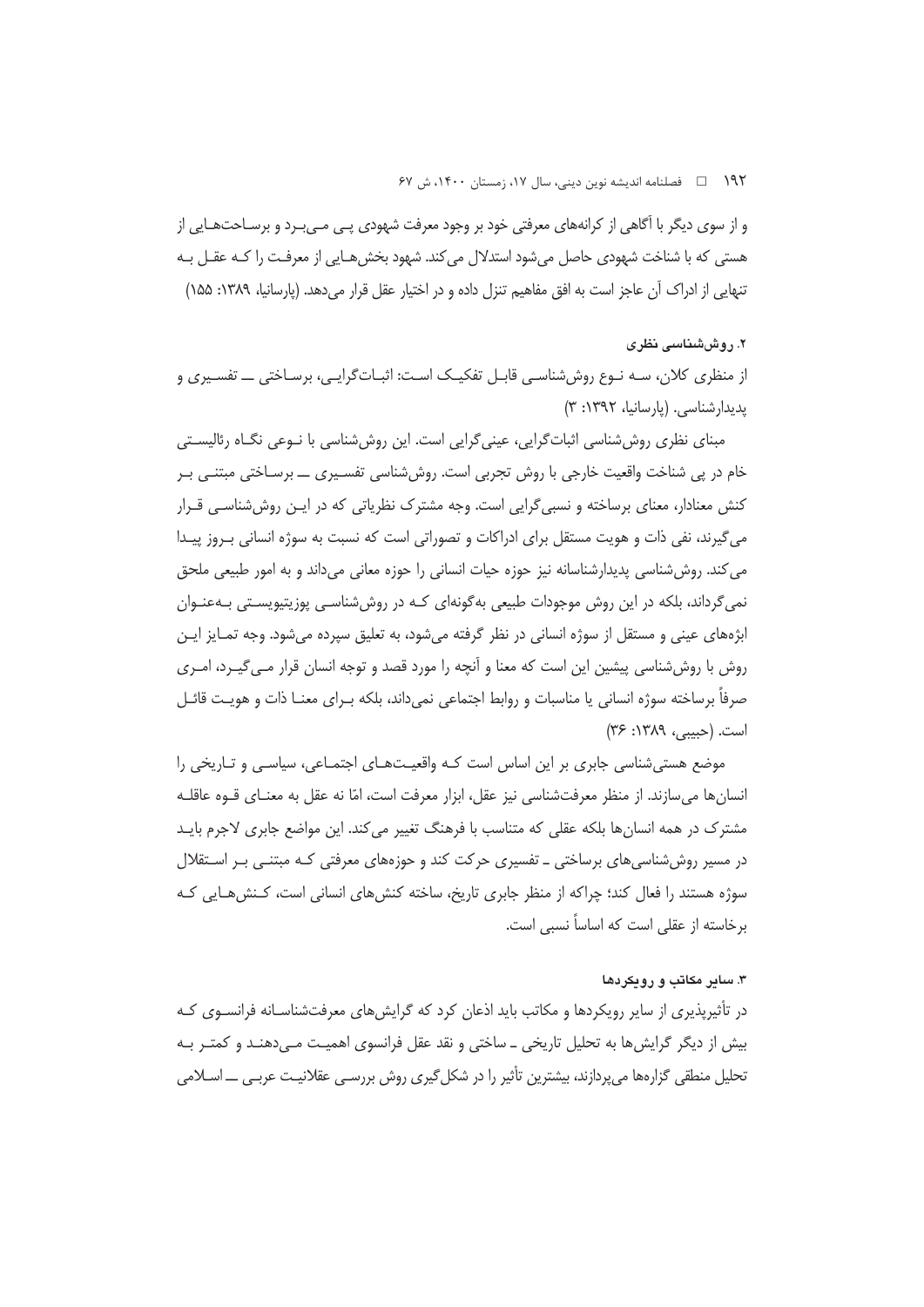برعهده داشته است. درحالی که گرایش های انگلوساکسون که رهیافتهای پوزیتیویسـتی دارنـد و اصـولاً مخالف میراث و تاریخاند نمی تواند در حوزه پژوهش جابری کارساز باشد.

بر این مبنا جابری در بررسی عقلانیت نظری و عقلانیت عملی متأثر از اندیشههـای سـاختارگرایانه و پساساختارگرایانه فرانسوی است؛ چراکه در بررسی این عقلانیت به ساختارها توجه دارد و در بعـد نظـری سه ساختار بیانی، عرفانی و عقلانی را مسلط بر عقلانیت نظری میداند. جابری از منظری دیگر، با توجـه به نقشی که برای تاریخ قائل است، متأثر از تبارشناسی فوکویی است و چهارچوب فوکویی را با آمیـزهای از مفاهيم ابن خلدوني (مفاهيم عقيده، قبيله و غنيمت) بيان مي كند. در عين حال رهيـافتي نــو از باشــلار، آلتوسر و اشتراوس نیز در بحث گسست معرفتشناختی جابری نمود دارد.

### ابعاد وجودى اجتماعي نظريه

در این بخش بهدنبال ابعاد فرهنگی نظریه عقل عربی ـ اسلامی هستیم که خود دو بخش است:

### ۱. زمینههای وجودی معرفتی

در اینجا ما بهدنبال اّن نیستیم که مبادی (هستیشناسی، انسانِشناسی، معرفتشناسی و …) نظریه جابری را بیان کنیم، بلکه بهدنبال ظهور آن مبادی در عرصه فرهنگی هستیم. نکته دیگر این که ایـن ظهـور در فرهنگ دو حالت دارد. یا به طور طبیعی و درونزا شکل میگیرد که در این صـورت مبـادی آن در فرهنـگ جامعه وجود دارد. حالت دوم آن است که مبادی نظریه از فرهنگ دیگر و به صورت برون;ا وارد شده باشد.

در بررسی رویکرد انتقادی جابری از منظر زمینههای وجودی معرفتی بهدنبال بیان آن هستیم که اولاً مبادی و اصول موضوعی است که جزء مبانی منطقی نظریه وی میباشد، بر اثـر مجموعـهای از عوامـل فرهنگی و سیاسی که به تعبیر جابری مربوط به رنسانس عربی \_اسلامی است کـه در عرصـه فرهنـگ ورود کرده است. ثانیاً این مبادی در فرهنگ جامعه عربی \_ اسلامی بـه صـورت بـرون زا و تحـت تـأثیر رنسانس غربی که متأثر از جریان روشنگری اروپا شکل گرفته است.

گرچه جابری بسیار تأکید دارد که رنسانس عربی \_اسلامی باید از عقبه سنت خودمان بجوشد امّـا بررسـی ابعاد مختلف نظریه وی بیانگر حالت متناقضی است. ازجملـه اصـول روش شناسـی جـابری (اسـتقلال سـوژه، هرمنوتيک و …) و تأکيد بر عقل مستقل و فارغ از وحي اصولي است که در ذات سنت عربي \_اسلامي نيسـت، گرچه خود جابری این ادعا را دارد. جابری عقل گرایی این شد را عقلانیت اسلامی ناب می دانـد امّـا روی آوردن وی به این عقلانیت نه از جهت اسلامی بودن بلکه از آن جهت اسـت کـه عقلانیـت عربـی ــ اســلامی را بــه عقلانیت مدرن پیوند می;ند. این رویکرد جابری تأکیدی بر برون زا بودن اندیشه وی می باشد.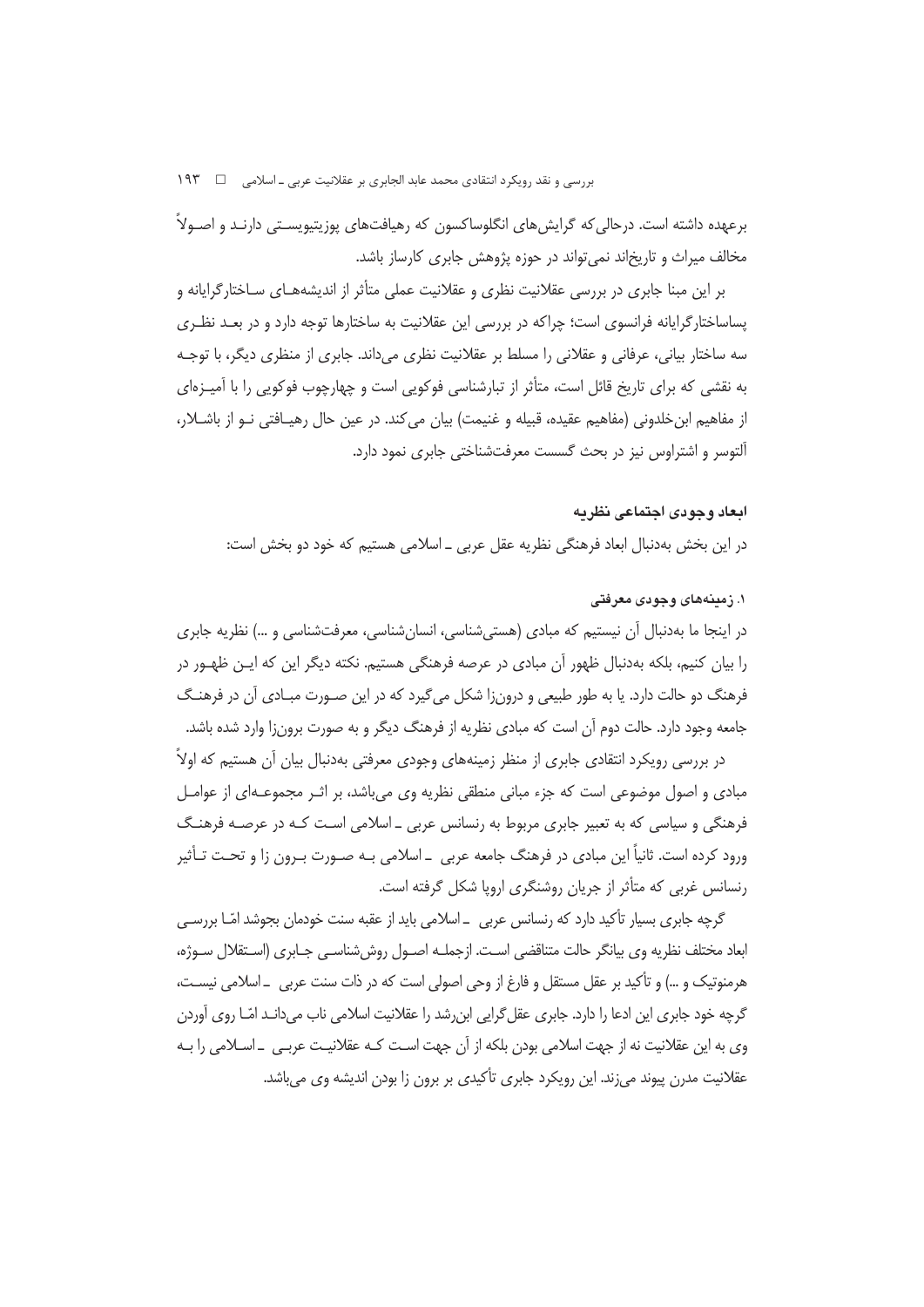۱۹۴ هـ فصلنامه انديشه نوين ديني، سال ۱۷، زمستان ۱۴۰۰، ش ۶۷

## ۲. زمینههای وجودی غیر معرفتی

در اینجا به دو جنبه توجه داریم، اول بررسی زمینههای شخصـیتی جـابری و دوم مجموعـهای از عوامـل اجتماعی، سیاسی و … است که منجر به شکل گیری نظریه عقل عربی ــ اسلامی شده است.

# یک. زمینههای شخصیتی

ازجمله ویژگی های شخصیتی جابری که با بررسی نظریه عقل عربی \_ اسلامی به آن می رسـیم، داشـتن روحیه پان عربی در وی است. او بسیاری از دانشمندان مشرق زمین اسلامی مانند ابن سینا، فارابی و … را با مبنایی تک بعدی (صرفاً ناظر به یک سطح از عقلانیت) از دایره عقل اسلامی دور می کند، امّا از طرفی دیگر از دانشمندان مغربی مانند ابن حزم که اصلاً ظاهرگرا و از مخالفان شدید عقل است، حمایت میکند.

از دیگر ویژگی های جابری شخصیت گرایی افراطی وی می باشد. جابری در تأثیریذیری و حتی در نفی شخصیتها افراطی عمل می کند. برای مثال شخصیتهایی چون ابنِسینا، فارابی و غزالی، مـورد تهـاجم جابری هستند، امّا در عوض شخصیتی همچون ابن٫شد بسیار محبوب در نزد جابری است. تأثیرپذیری از شخصیتی، نکته منفی برای اندیشمند محسوب نمیشود امّـا تبعیـت افراطـی و بـیiقـص دانسـتن یـک شخصیت با منطق علمی سازگار نیست.

### دو. زمینههای اجتماعی

عمدتاً کشورهای شمال اَفریقا همچون مراکش، الجزایر و تونس که در زیـر بـار اسـتعمار بودنـد، پـس از دوران استعمار، فشار اقتصادی، سیاسی و فرهنگی شدیدی را تحمل می کردنـد. امّـا جنـبش ملـی گـرا در مبارزهای طاقت فرسا با استعمار فرانسـه بـرای کسـب اسـتقلال، بـه تبیـین سـه جریـان پـانعربیسـم، یان،مغربیسم و ملی گرایی محلی پرداخت. این تبیین هرچند به موفقیتهایی نائـل شـد، امّـا در بـهدسـت آوردن اتحاد عربی یا منطقهای ناکام ماند. ازاین رو، بیشترین تفکر جابری بر چرایی عدم وحدت منطقهای يا بان عربي معطوف شد. (ايوربيع، ١٣٨٢: ٢٥)

در چنین شرایطی، اوضاع کشورهای عربی شمال آفریقـا وضـعیت پیچیـدهای داشـت؛ بـهطـوری کـه گروههای مختلف موضع گیریهای متفاوتی نسبت به غرب \_ بهعنوان عامل اسـتعمار \_ داشـتند. جنـبش غربگرا تحت آموزههای لیبرالیستی و بعضاً مارکسیستی به نفی استقلال عربـی و پیوسـتن بـه غـرب را پیشنهاد میدادند. در مقابل جنبش استعمارستیزی که از درون، تحترهبری آمیزهای از نیروهای سـلفی و ملي گرا بود، به مبارزه با غرب مے پرداخت. جـابري در چنـين شـرايطي بـه نفـي رويكردهـاي ليبرالـي، مارکسیستی و سلفی به تولید نظریهای پرداخت که اساساً جنبه قوم گرایانه داشت؛ درواقع این رسالتی بود كه جامعه آن روز مغرب از وى طلب مى كرد.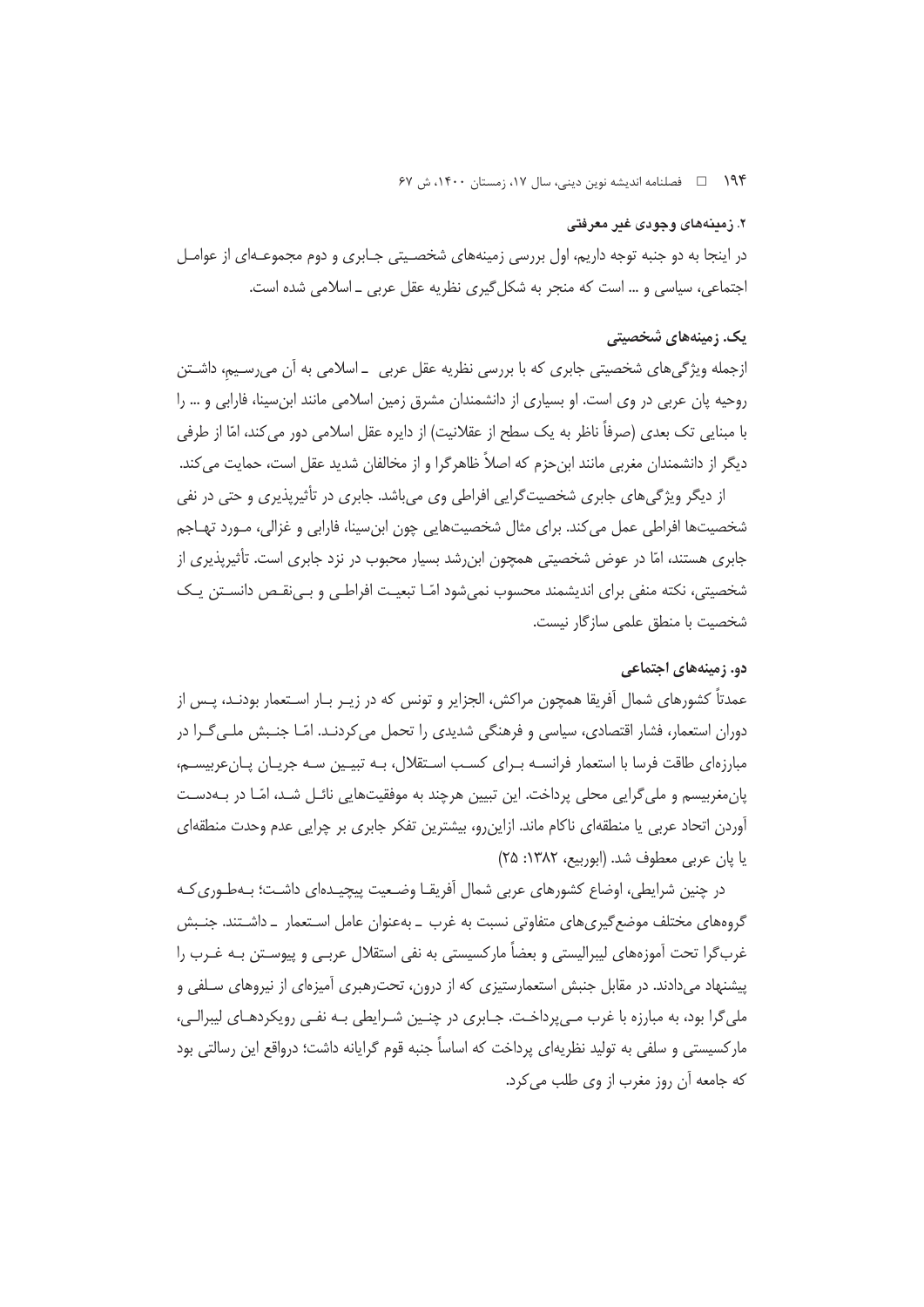مسئله جابری، بحران جهان اسلام به خصوص از زمان شکست اعراب در سـال ۱۹۸۷ مـی باشـد. جـابری معتقـد است سه رویکرد لیبرالی، مارکسیستی و بنیادگرایانه در تحلیل چرایی و همچنین راه برون رفـت از ایـن بحــران بـه شکست رسیده است. درنتیجه جابری با ارائه تعریفی از عقــل و عقلانیــت بــه ارائــه نظریــه «رویکــرد انتقــادی بــر عقلانیت عربی ـ اسلامی» می پردازد. رویکرد انقادی جابری بـا وارسـی معکـوس آنچـه در قالـب سـنت عربـی ــ اسلامی بافته شده بهدنبال بر ملا کردن وجوه غیرعقلانی است که تحتعنوان سنت برساخته شده است.

جابری در یک مدخل اساسی، فرآیندهای روشی نظریه خود را در جهت گسست از فهم سنتی از میـراث در دو بعد جداسازی «مورد خوانش شده» از «خوانشگر» و پیوند «خواننده» با «مورد خواش شده» شرح می دهــد و بعد به ارائه نظريه خود ميپردازد. هدف جابري در اين پروژه نقد معرفتشناختي ميراث عربـي \_ اســلامي در دو سطح تکوین تاریخی و بافت ساختاری و با تفکیک سه حوزه معرفت، سیاست و اخلاق می باشد.

با روششناسی بنیادین نظریه جابری و تمرکز بر ابعاد معرفتشناختی وی، این نتیجه بهدست می آیـد که: از آنجا که موضع هستی شناسی جابری بر این اساس است کـه واقعیـتهـای اجتمـاعی، سیاسـی و تاریخی را انسانها می سازند. از منظر معرفتشناسی نیز عقل ابزار معرفت است، امّا نه عقل به معنای قوه عاقله مشترک در همه انسانها بلکه عقلی که متناسب با فرهنگها تغییر می کنـد. ایـن مواضـع جـابری لاجرم باید در مسیر روش شناسی های برساختی ــ تفسیری حرکت کند و حوزههای معرفتی که مبتنی بـر استقلال سوژه هستند را فعال كند؛ چراكـه از منظـر جـابرى تـاريخ سـاخته كـنش هـاى انسـانى اسـت. کنش هایی که برخاسته از عقلی است که اساساً نسبی است.

گرچه جابری تأکید دارد که رنسانس عربی \_اسلامی باید از عقبه سنت خودمان بجوشد امّـا بررسـی ابعاد مختلف نظريه وي بيانگر حالت متناقضي است. اصـول روششناسـي جـابري (اسـتقلال سـوژه، هرمنوتیک و …) و تأکید بر عقل مستقل و فارغ از وحی اصولی است که در ذات سنت عربـی \_ اسـلامی نیست، گرچه خود جابری این ادعا را دارد. جابری عقل گرایی ابن رشد را عقلانیت اسلامی ناب می داند امّا روی آوردن وی به این عقلانیت نه از جهت اسلامی بودن بلکه از آن جهت است که عقلانیـت عربـی \_ اسلامی را به عقلانیت مدرن و پست مدرن پیوند مـی;نـد. ایـن رویکـرد جـابری تأکیـدی بـر بـرون;ا و غیراسلامی بودن اندیشه وی میباشد.

### منابع و مآخذ

۱. ابوربیع، ابـراهیم، ۱۳۸۳، «بـه سـوی عقلانیـت انتقـادی عربـی؛ بررسـی آثـار و افکـار جـابری»، تهـران، اخبار اديان، ش ۹، ص ۲۸ ـ ۲۳.

نتىجە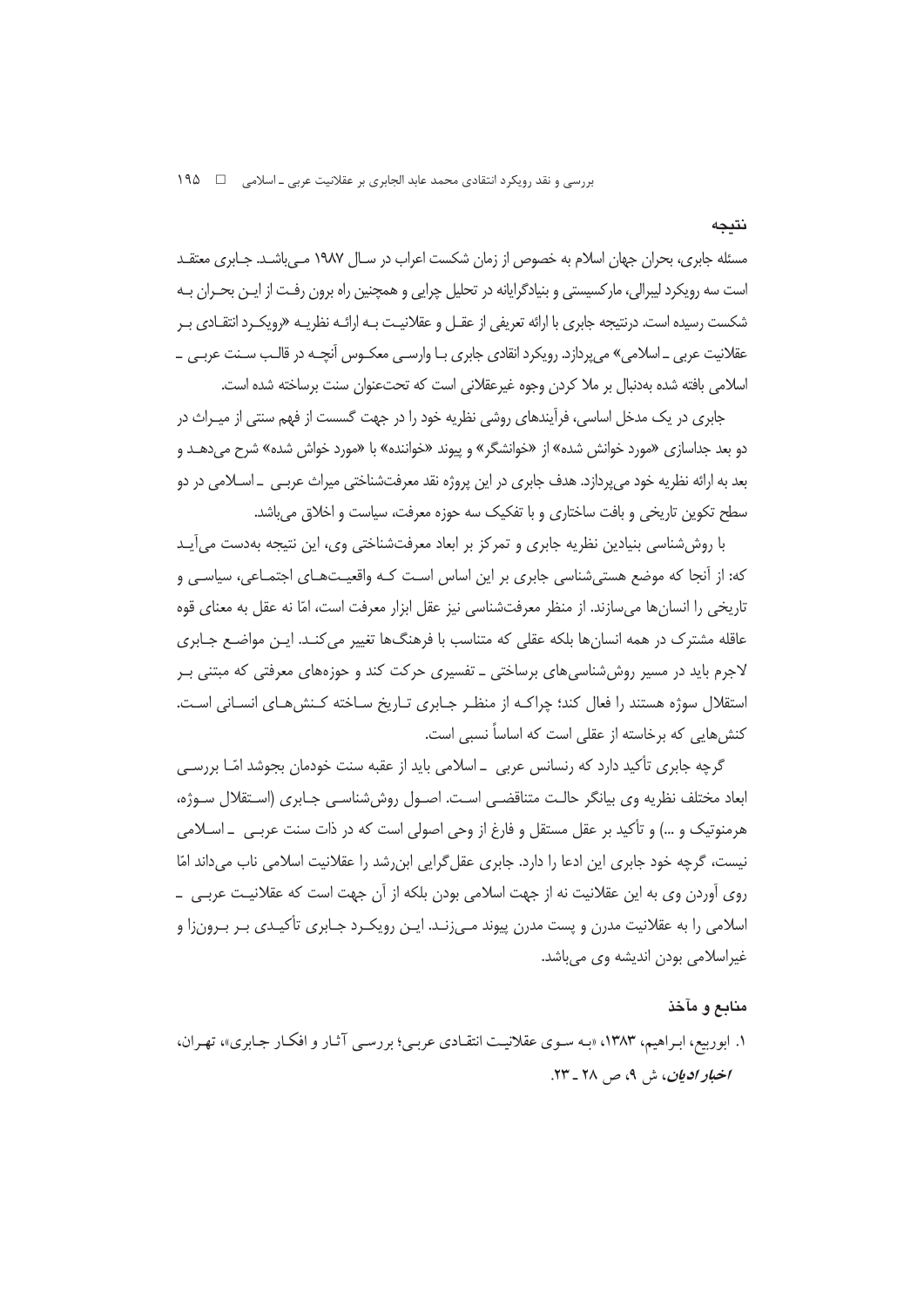۱۹۶ = □ فصلنامه اندیشه نوین دینے، سال ۱۷، زمستان ۱۴۰۰، ش ۶۷

- ٢. اركون، محمد، ١٩٨۶، ت*اريخيه الفكر العربي الاسلامي*، سروت، مركز الانماء القومي. ٣. اركون، محمد، ١٩٩٣، *الفكر الاسلامي: نقد و اجتهاد*، الجزاير، الموسه الوطنيه للكتاب. ٤. پارسانیا، حمید، ۱۳۸۵، *بازسازی علم مدرن و بازخوانی علم دینی،* تهران، راهبرد فرهنگ، ش سوم، ص ٧٤ ـ ٥٥. ٥. پارسانیا، حمید، ۱۳۸۹، *روششناسی انتقادی حکمت صدرایی،* قم، نشر کتاب فردا. ٦. پارسانیا، حمید، ١٣٩١، *انواع و ادوار روشنفکری*، قم، نشر کتاب فردا. ۷. پارسانیا، حمید، ۱۳۹۴، «نسبت مفهوم عقل در آیات و روایات بـا مفهـوم عقـل در فرهنـگ و تـاریخ اسلام»، قم، م*عاوج،* شماره یک، پاییز و زمستان، ص ۱۱۸ ـ ۸۵.
- ٨. الجبابري، محمدعابـد، ١٣٨٠، «مسـئله دموكراسـي در انديشـه سياسـي اسـلام (مصـاحبه)»، ترجمـه محمدتقی کرمی، قم، *هفتهنامه پگاه حوزه، ش ۲*۸۹، ص ۲۵ ـ ۲۲.
- ۹. الجابري، محمدعاید، ۱۳۸۱، *جدال کلام، عوفتان و فلسفه*، ترجمـه رضـا شـبرازي، تهـران، نشـر يادآوران.
	- ۱۰. الجابری، محمدعابد، ۱۳۸۴، *عقل سیاسی در اسلام، ترجمه عبدالرضا سواری*، تهران، گام نو.
	- ۱۱. الجابري، محمدعابد، ۱۳۸۷، *ما و میراث فلسفی.مان، ت*رجمه سیدمحمد آل مهدی، تهران، نشر ثالث.
- ۱۲. الجابري، محمدعابد، ۱۳۸۹، ت*کوين عقل عربي،* ترجمه سيدمحمد آل مهدي، تهران، نسل آفتاب.
- ۱۳. الجابري، محمدعابد، ۱۳۹۲، *خوانشبي نــوين از زنــدگي و فلســفه ابــن رشــد،* تر جمـه سـيدمحمد آل مهدي. تهران، نسل آفتاب.
- ١٤. الجابري، محمدعابد، ١٣٩۶، *عقلانيت اخلاقي عربي و تأثير سـنت خسـرواني*، ترجمـه سـيدمحمد آل.ههدي، تهران، نشر ثالث.
	- ۱۵. الجابري، محمدعابد، ۱۹۸۰، *نحن و التواث*، بيروت، مركز دراسات الوحده العربيه.
		- ١٦. الجابري، محمدعابد، ١٩٨٢، *المدخل الفلسفه العل*م، بيروت، داراطليعه.
	- ١٧. الجابري، محمدعابد، ١٩٨۵، *الخطاب العربي المعاص*ر، بيروت، مركز الدراسات الوحده العربيه.
		- ۱۸. الجابري، محمدعابد، ۱۹۸۸، ت*كوين العقل العربي (*، بيروت، مركز دراسات الوحده العربيه.
			- ۱۹. الجایری، محمدعاید، ۱۹۸۹، *بنیه العقل العوبی ۲*، سروت، مرکز دراسات الوحده العربیه.
		- ۲۰. الجابري، محمدعاید، ۲۰۰۰، *العقل السیاسي العوبي ۴،* پيروت، مركز دراسات الوحده العربیه.
	- ٢١. الجابري، محمدعابد، ٢٠٠١، العقل الاخلاقي العوبي۴، بيروت، مركز دراسات الوحده العربيه.